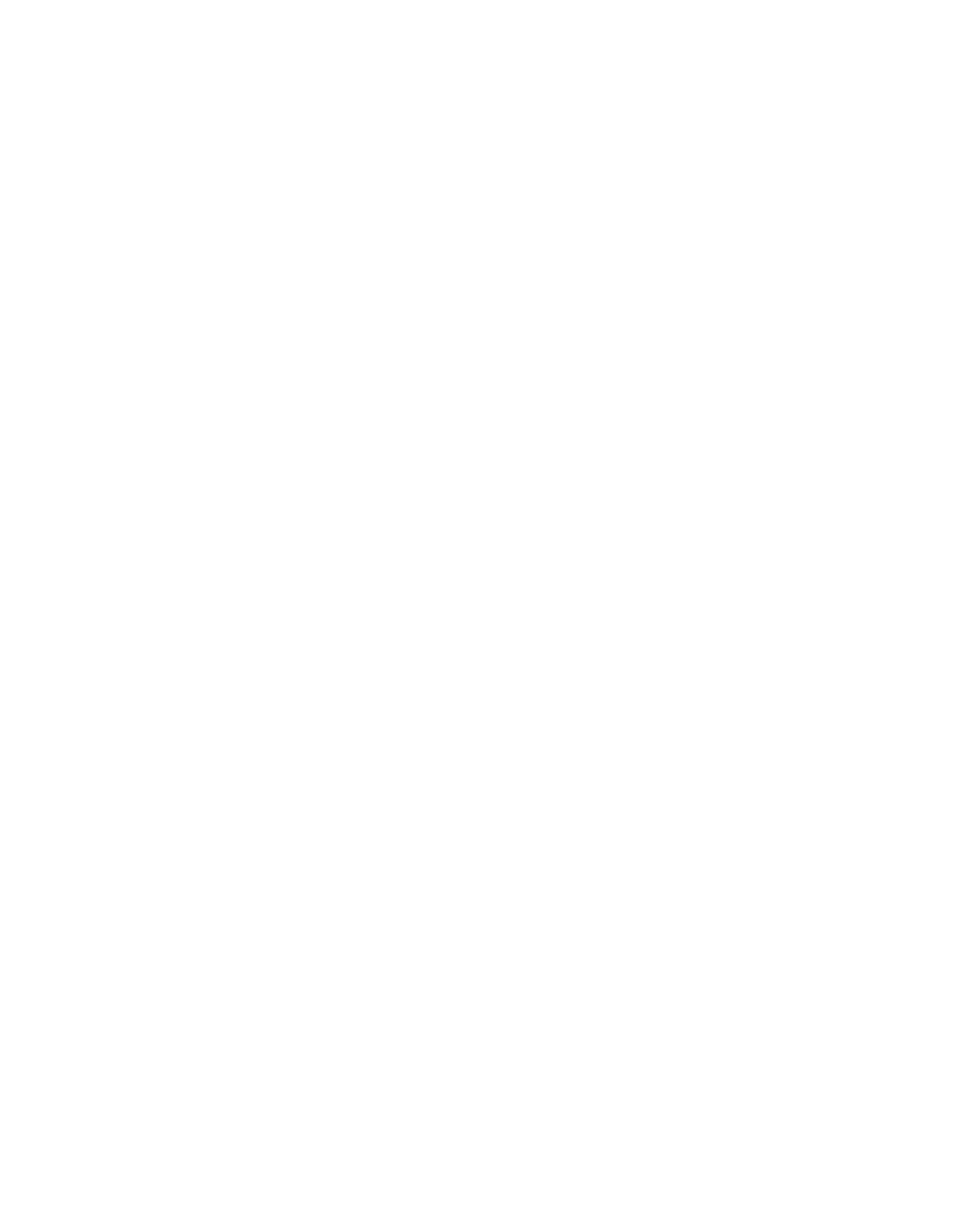No part of this publication may be reproduced, stored in a retrieval system, or transmitted in any form or by any means, mechanical, electronic, photocopying, recording, or otherwise, without the prior written permission of TCI, LLC. The information in this manual is subject to change without notice. Every precaution has been taken in the preparation of this manual. TCI, LLC assumes no responsibility for errors or omissions. Neither is any liability assumed for damages resulting from the use of the information contained in this publication.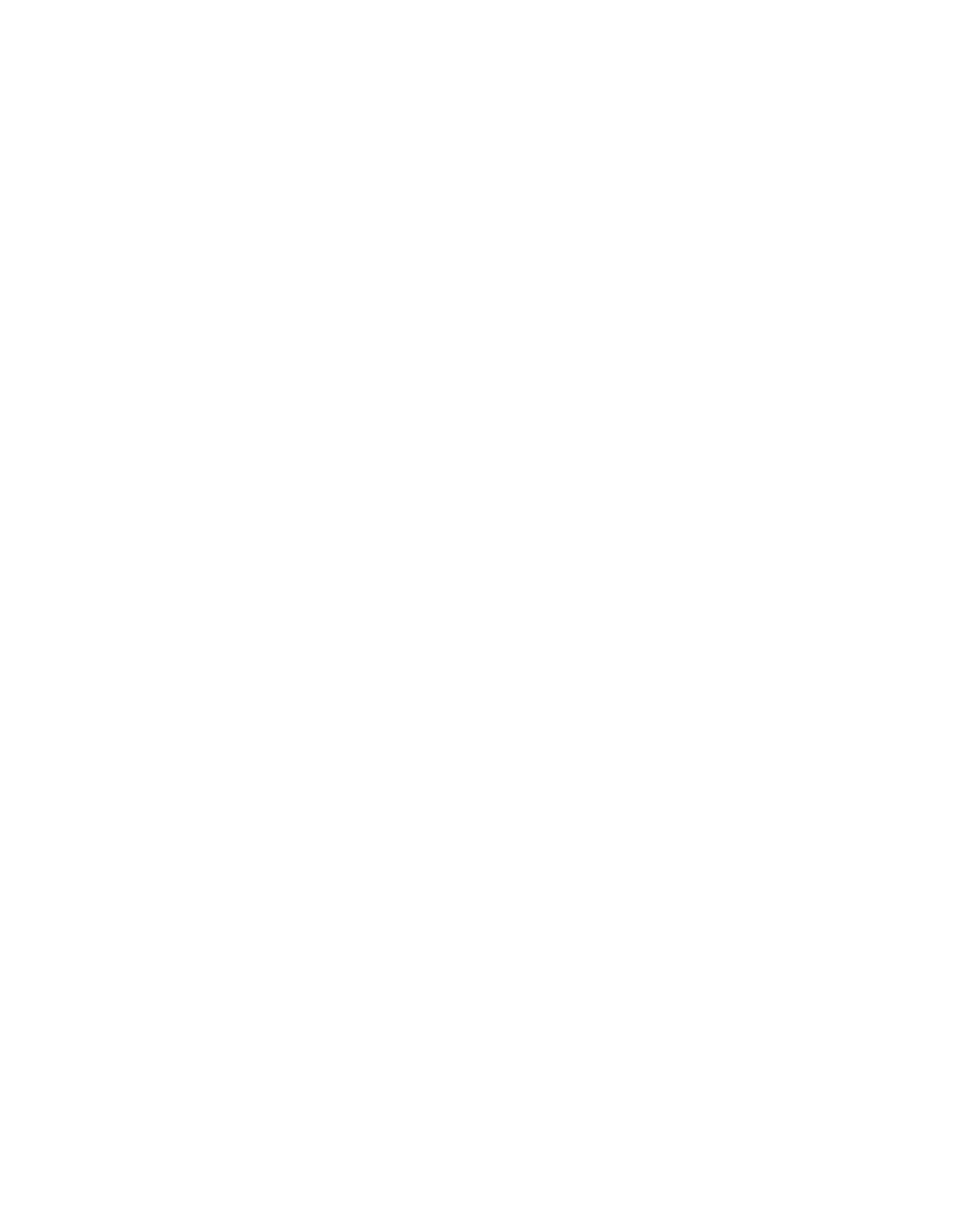| <b>Revision</b> | <b>Description</b>                   | <b>Date</b> |
|-----------------|--------------------------------------|-------------|
| A               | Release                              | 12/11/15    |
| B               | <b>Updated Part Numbering System</b> | 06/06/16    |
|                 |                                      |             |
|                 |                                      |             |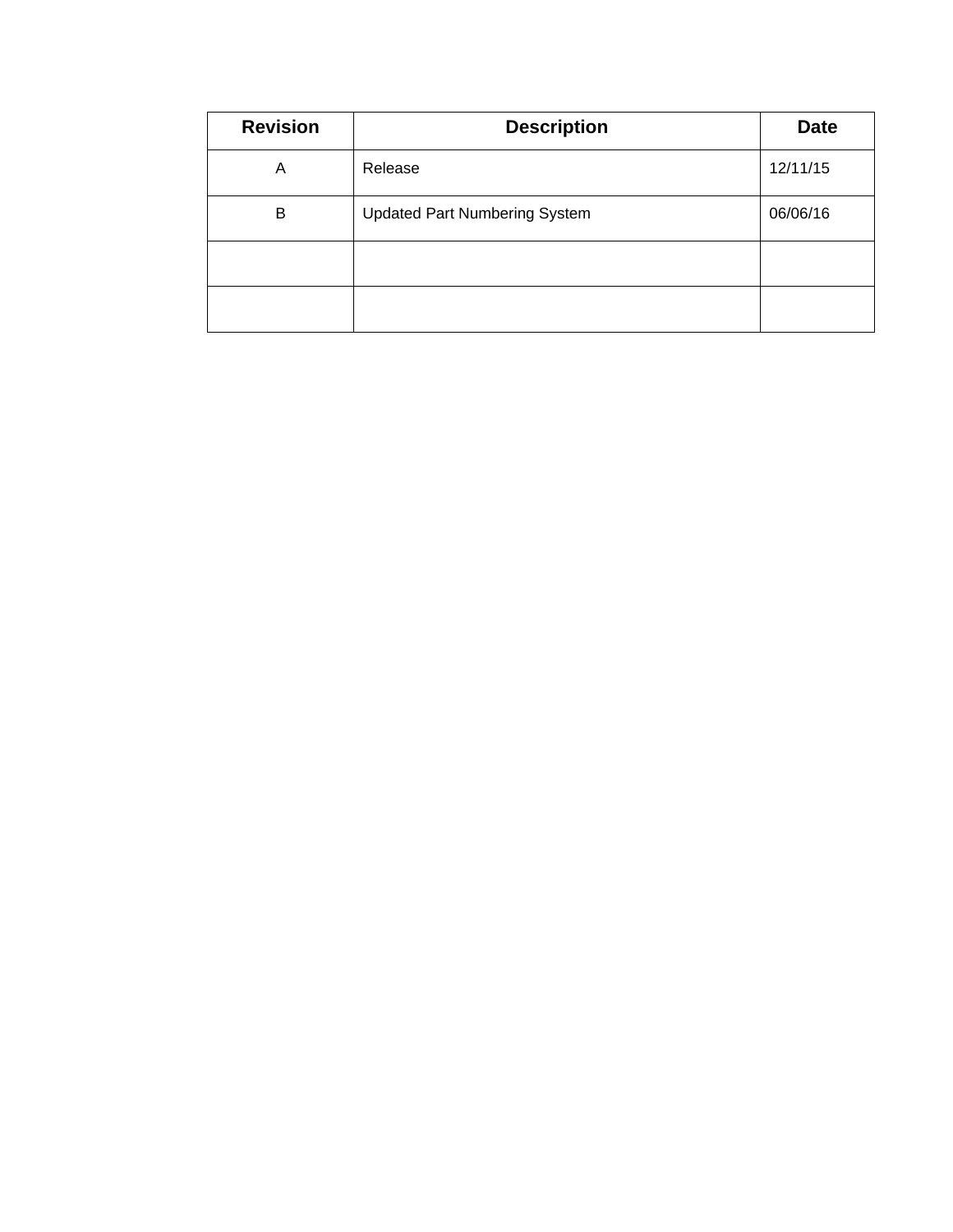# **Table of Contents**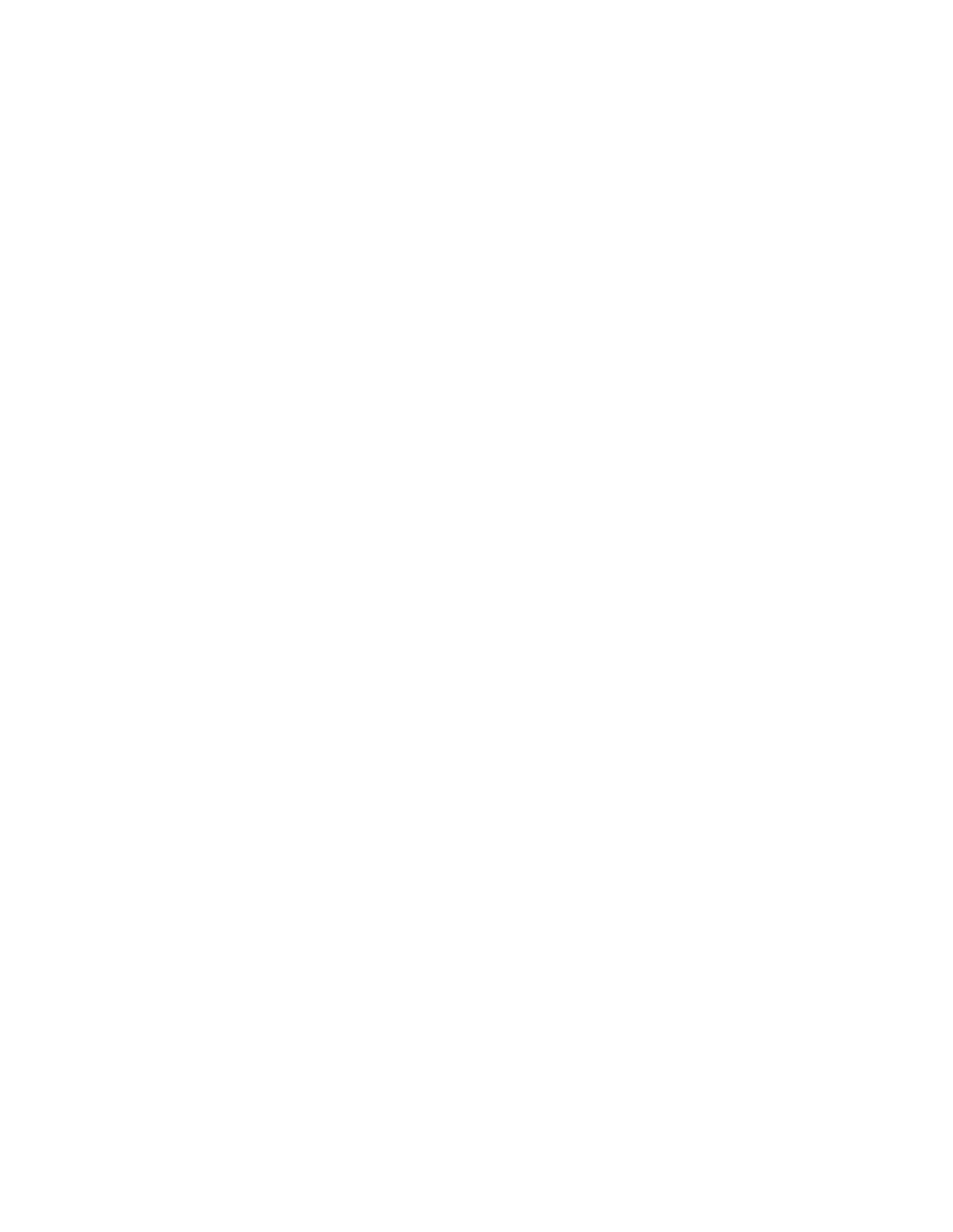# Introduction

#### **2.1.1 Safety Instructions Overview**

This section provides the safety instructions which must be followed when installing, operating, and servicing the PF Guard™ Power Factor Capacitor Bank. If neglected, physical injury or death may follow, or damage may occur to the unit or equipment connected to the PF Guard Capacitor Bank. The material in this chapter must be read and understood before attempting any work on, or with, the product.

The PF Guard unit is intended to be connected to the bus or power cables where one or more loads are connected. Three-phase power is connected to the input terminals of the unit and capacitive reactive current is supplied to the system through the PF Guard unit in response to the input signal being received from the CT connected to the monitored bus. The instructions, and particularly the safety instructions, for the electrical loads, drives, motors, and any other related equipment must be read, understood, and followed when working on any of the equipment.

#### **2.1.2 Warnings and Cautions**

This manual provides two types of safety instructions. Warnings are used to call attention to instructions that describe steps that must be taken to avoid conditions that can lead to a serious fault condition, physical injury, or death.

Cautions are used to call attention to instructions that describe steps that must be taken to avoid conditions that can lead to a malfunction and possible equipment damage.

#### *Warnings*

Readers are informed of situations that can result in serious physical injury and/or serious damage to equipment with warning statements highlighted by the following symbols:

| Warning | Dangerous Voltage Warning: warns of situations where<br>high voltage can cause physical injury and/or damage<br>equipment. The text next to this symbol describes ways<br>to avoid the danger.        |
|---------|-------------------------------------------------------------------------------------------------------------------------------------------------------------------------------------------------------|
| Warning | General Warning: warns of situations that can cause<br>physical injury and/or damage equipment by means other<br>than electrical. The text next to this symbol describes<br>ways to avoid the danger. |
| Warning | Electrostatic Discharge Warning: warns of situations in<br>which an electrostatic discharge can damage equipment.<br>The text next to this symbol describes ways to avoid the<br>danger.              |

#### *Cautions*

Readers are informed of situations that can lead to a malfunction and possible equipment damage with caution statements:



#### **2.1.3 General Safety Instructions**

These safety instructions are intended for all work on the PF Guard. Additional safety instructions are provided at appropriate points on other sections of this manual.

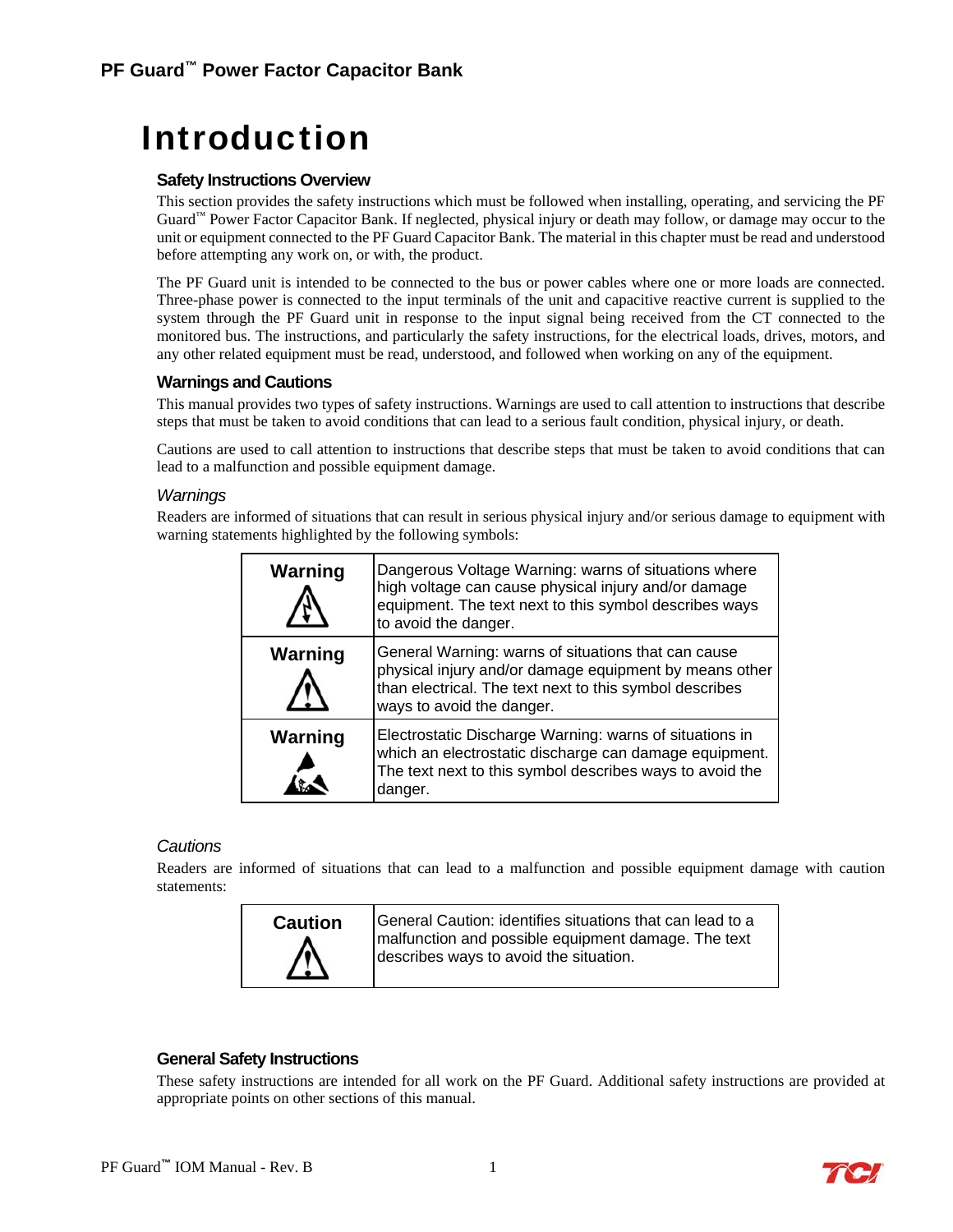| Warning        | Be sure to read, understand, and follow all safety<br>instructions.                                                                                                                                                                                                                                                            |
|----------------|--------------------------------------------------------------------------------------------------------------------------------------------------------------------------------------------------------------------------------------------------------------------------------------------------------------------------------|
| Warning        | Only qualified electricians should carry out all electrical<br>installation and maintenance work on the PF Guard.                                                                                                                                                                                                              |
| <b>Warning</b> | All wiring must be in accordance with the National<br>Electrical Code (NEC) and/or any other codes that apply<br>to the installation site.                                                                                                                                                                                     |
| <b>Warning</b> | Disconnect all power before working on the equipment.<br>Do not attempt any work on a powered PF Guard.                                                                                                                                                                                                                        |
| Warning        | The PF Guard capacitor bank must be properly grounded.                                                                                                                                                                                                                                                                         |
| Warning        | After switching off the power, always allow 2 minutes for<br>the capacitors in the PF Guard capacitor bank and in the<br>drive to discharge. It is a good idea to check with a<br>voltmeter to make sure that all sources of power have<br>been disconnected and that all capacitors have<br>discharged before beginning work. |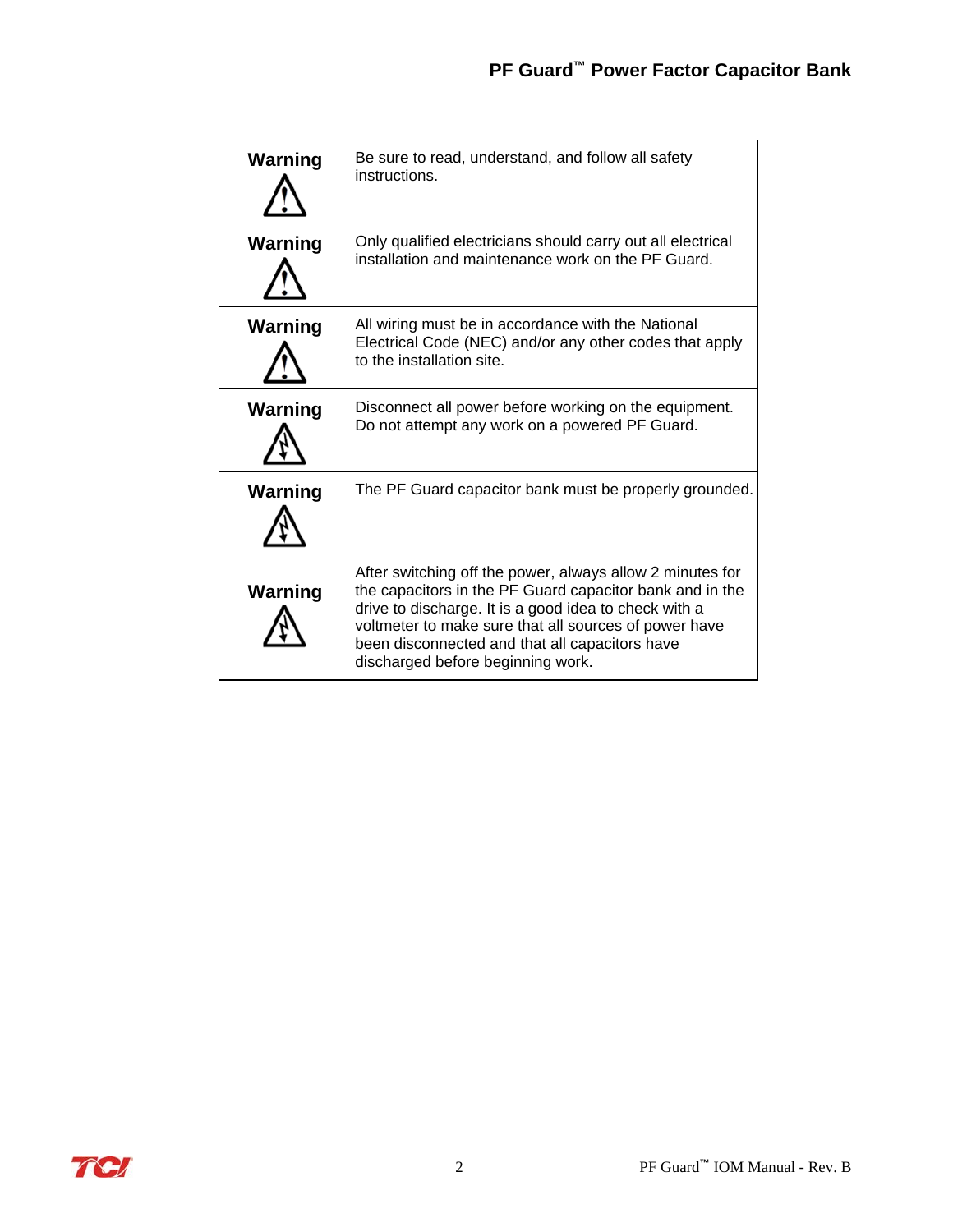## **Receiving Inspection and Storage**

Thank you for selecting the PF Guard™ Power Factor Capacitor Bank. TCI has developed this product for use in bus and system level power factor correction applications that require leading reacting current to correct lagging power factor to a set target power factor (0.95 lagging power factor). This manual describes how to install, operate and maintain the PF Guard unit.

#### **2.2.1 Receiving Inspection**

The PF Guard capacitor bank has been thoroughly inspected and functionally tested at the factory and carefully packaged for shipment. When you receive the unit, you should immediately inspect the shipping container and report any damage to the carrier that delivered the unit. Verify that the part number of the unit you received is the same as the part number listed on your purchase order. Remove information packets from the enclosure to ensure air circulation is not blocked.

#### **2.2.2 Storage Instructions**

If the PF Guard capacitor bank is to be stored before use, be sure that it is stored in a location that conforms to published storage humidity and temperature specifications stated in the PF Guard™ Power Factor Capacitor Bank Technical Specifications. Store the unit in its original packaging.

# **TCI Limited Warranty Policy**

TCI, LLC ("TCI") warrants to the original purchaser only that its products will be free from defects in materials and workmanship under normal use and service for a period originating on the date of shipment from TCI. Please refer to www.transcoil.com for standard terms and conditions.

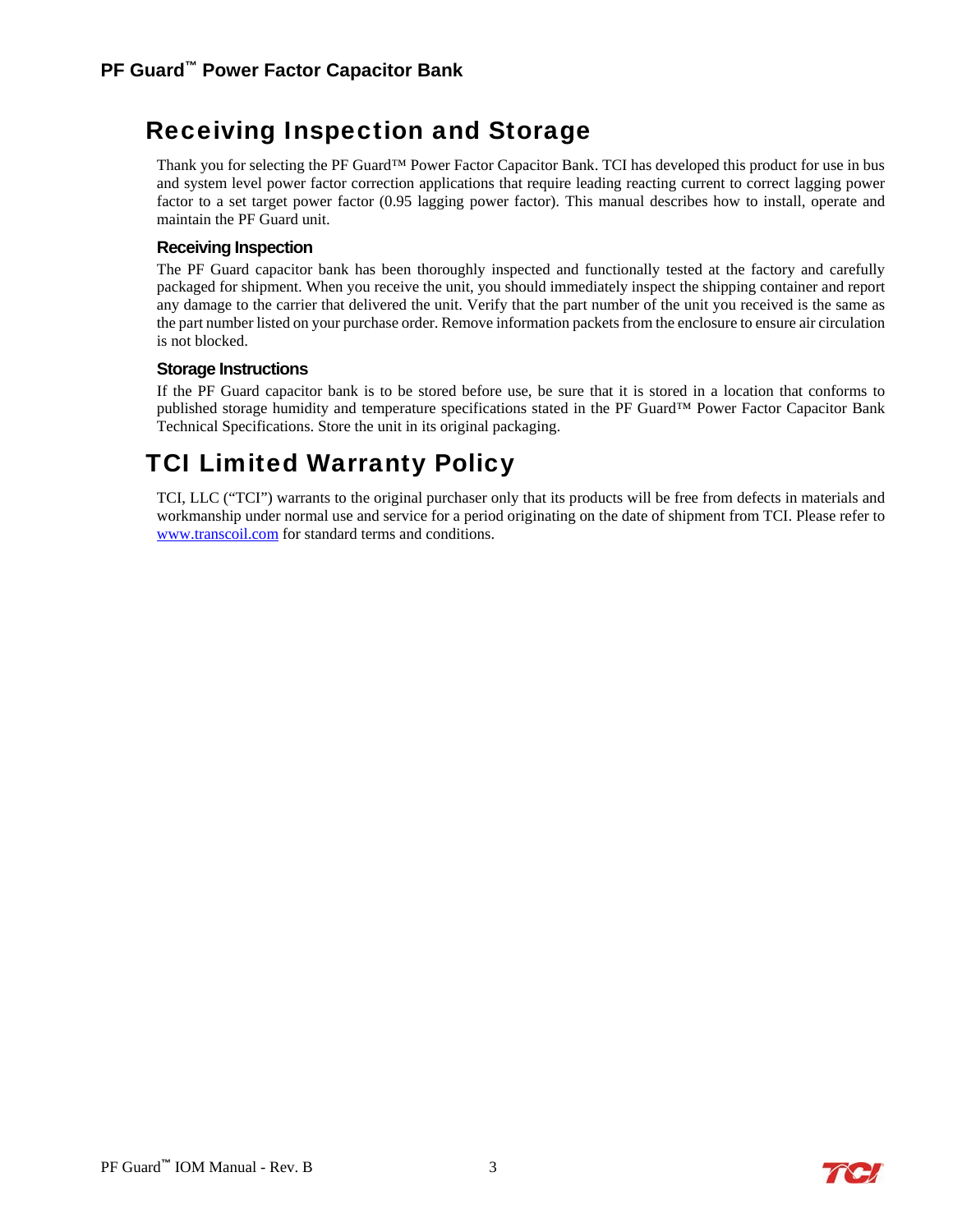# Installation

#### **Intended Audience**

This manual is intended for use by all personnel responsible for the installation, operation and maintenance of the PF Guard capacitor banks. Such personnel are expected to have knowledge of electrical wiring practices, electronic components and electrical schematic symbols.

#### **1.1.2 Additional Information**

| <b>Caution</b><br>$\bigwedge$ | This manual provides general information describing your PF Guard. Be<br>sure to carefully review the more specific information that is provided by<br>the drawings shipped with the unit. Information provided by the drawings<br>takes precedence over the information provided in this manual. |  |  |
|-------------------------------|---------------------------------------------------------------------------------------------------------------------------------------------------------------------------------------------------------------------------------------------------------------------------------------------------|--|--|
|                               | The ratings, dimensions and weights given in this manual are<br>approximate and should not be used for any purpose requiring exact<br>data. Contact the factory in situations where certified data is required. All<br>data is subject to change without notice.                                  |  |  |

#### **Installation Checklist**

The following are the key points to be followed for a successful installation. These points are explained in detail in the following sections of this manual.

| Make sure that the installation location will not be exposed to direct sunlight, corrosive or<br>combustible airborne contaminants, excessive dirt or liquids.         |
|------------------------------------------------------------------------------------------------------------------------------------------------------------------------|
| Select a mounting area that will allow adequate cooling air and maintenance access.<br>Ensure that fan exhaust has at least 6 inches clearance to any wall or surface. |
| Make sure that all wiring conforms to the requirements of the National Electric Code (NEC)<br>and/or other applicable electrical codes.                                |
| Connect the PF Guard equipment-grounding lug to the system ground of the premises wiring<br>system. Use a properly sized grounding conductor.                          |

Connect three-phase power to the input terminals of the PF Guard, L1, L2 & L3 in positive phase sequence  $(L1 - L2 - L3)$  phase sequence).

Connect customer installed, externally connected phase A CT current sensor to the two CT terminals of the PF Guard TB-5 1  $\&$  2. Remove the factory installed shorting screws from TB5 1&2 after the CT has been correctly installed.

After initial power up confirm configured CT current sensor ratio and target power factor on door mounted power factor controller module.

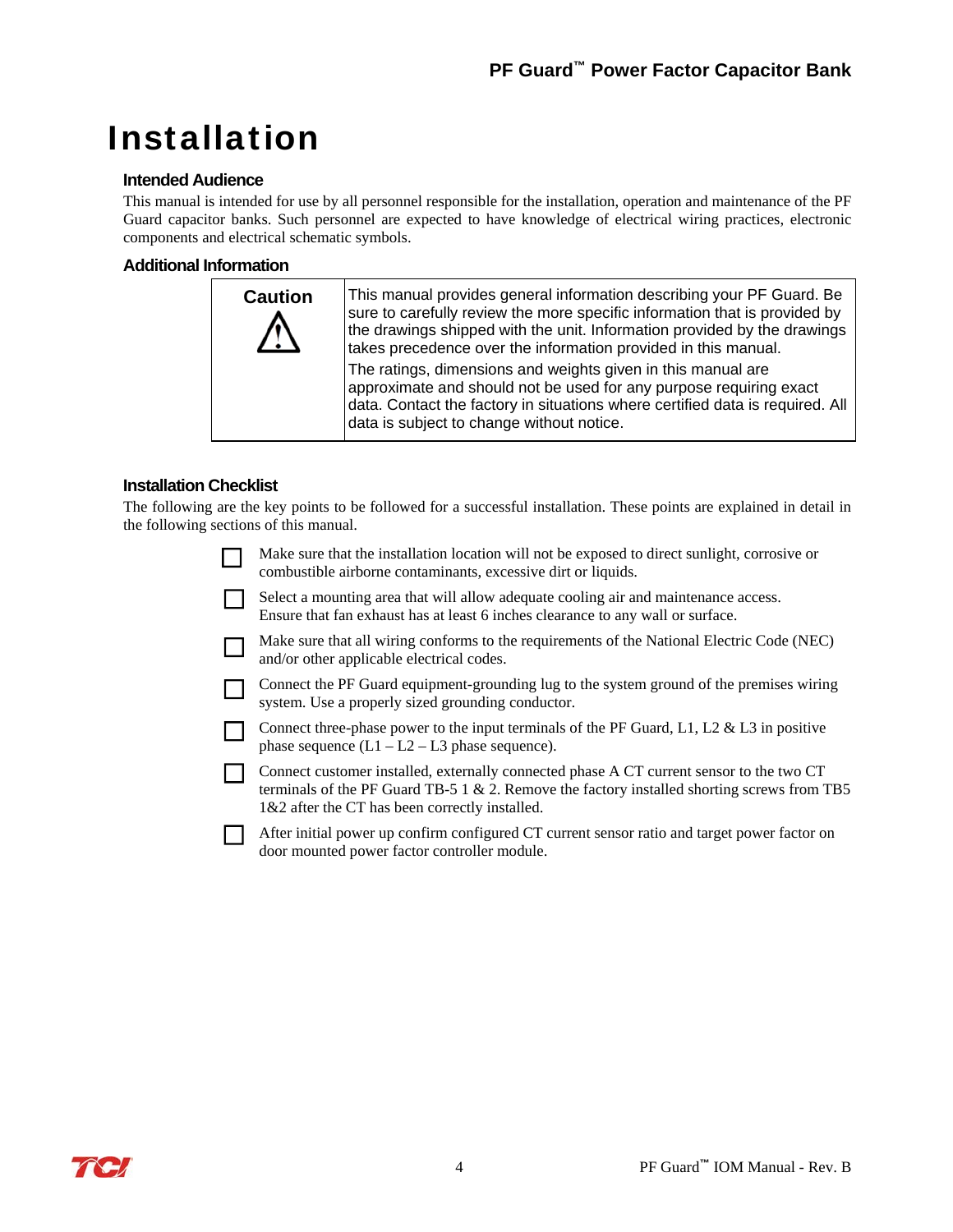# **Pre-installation Planning**

#### **1.2.1 Verify the Application**

Make sure that the PF Guard unit is correct for the application. The voltage and frequency ratings of the unit must match the input voltage rating of the connected source. The line voltage distortion must not exceed 5%vTHD.

| The PF Guard is not suitable for applications where significant 3rd<br>harmonic currents are present in the power system. Consult TCI tech<br>support for applications in the presence of 3rd harmonics. |
|----------------------------------------------------------------------------------------------------------------------------------------------------------------------------------------------------------|
|                                                                                                                                                                                                          |

#### **Select a Suitable Location**

#### *Environment*

Locating the PF Guard in a suitable environment will help ensure proper performance and a normal operating life. Refer to the environmental specifications listed in Table 6 and/or noted on the drawings furnished with the unit.

| Warning          | Unless specifically labeled as approved for such use, this equipment is                                                                                     |
|------------------|-------------------------------------------------------------------------------------------------------------------------------------------------------------|
| $\bigtriangleup$ | not suitable for use in an explosive atmosphere or in a "Hazardous"<br>(Classified) Location" as defined in article 500 of the National Electrical<br>code. |

The unit must be installed in an area where it will not be exposed to:

- Direct sunlight
- Rain or dripping liquids
- Corrosive liquids or gasses
- Explosive or combustible gases or dust
- Excessive airborne dirt and dust
- Excessive vibration

#### *Working Space*

Provide sufficient access and working space around the unit to permit ready and safe installation, operation and maintenance. Make sure that the installation conforms to all working space and clearance requirements of the National Electrical Code (NEC) and/or any other applicable codes. Provide sufficient unobstructed space to allow cooling air to flow through the unit. For units with side exhaust, there must be at least 6 inches space to another surface.

#### **1.2.3 Power Wiring**

#### **When selecting a mounting location for the PF Guard, plan for the routing of the power wiring.**

The PF Guard standard terminal block input option does not include main input fuses or circuit protection so the installer is responsible for fuse protection, in accordance with Table 1 to preserve the high fault SCCR rating.

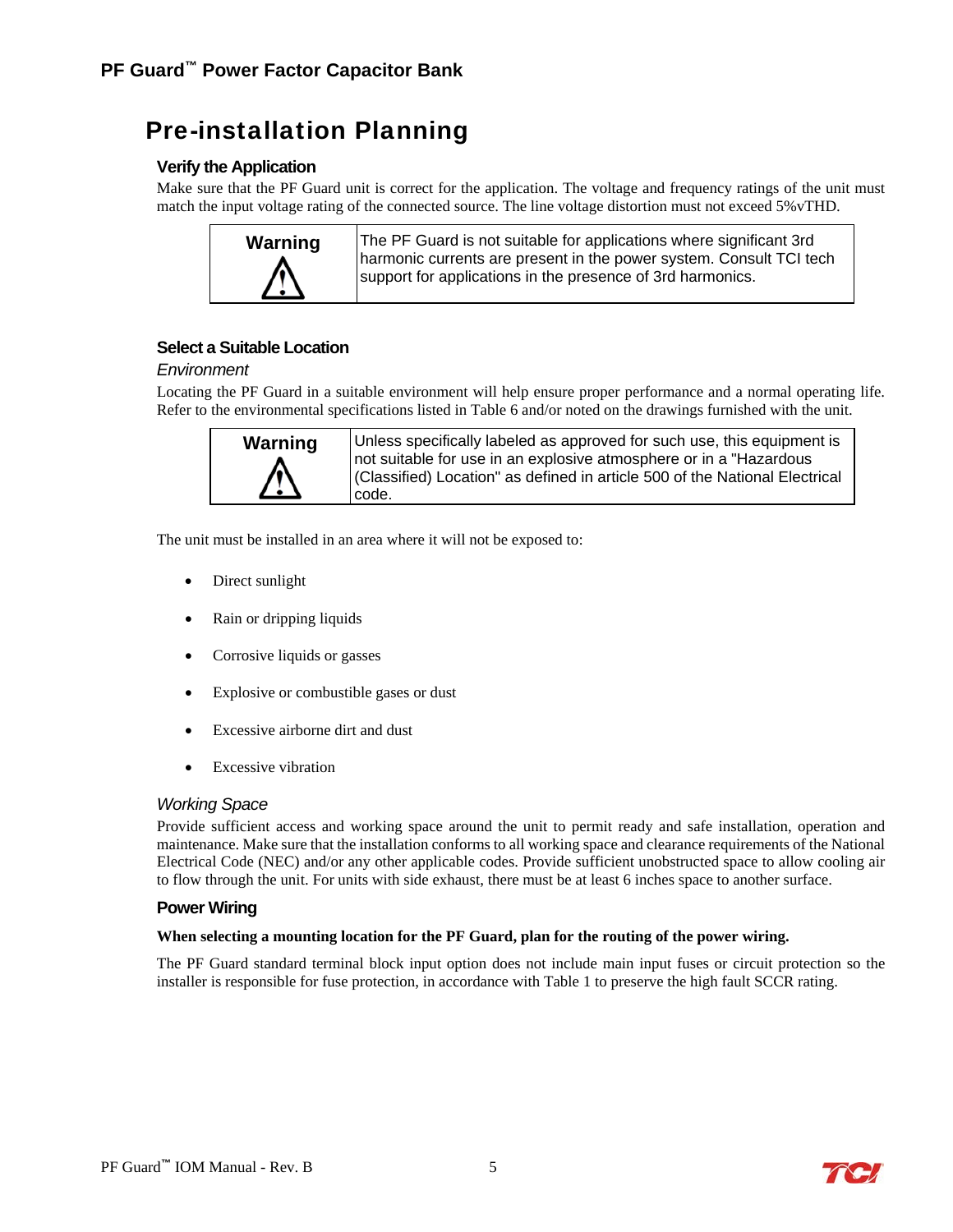# **Installation Guidelines**

#### **1.3.1 Mounting**

The PF Guard must be mounted vertically on a smooth, solid surface, free from heat, dampness, and condensation.

#### **1.3.2 Wiring**

Refer to Figure 5, "PFGuard Connection Diagram" for the location of customer connections for wiring the PF Guard.

#### *Cable Entry Locations*

The PF Guard enclosure is provided with a removable conduit wire entry plate. Installer should remove the wire entry plate from the PF Guard unit prior to machining a hole in the plate to prevent metal filings from contaminating the unit. The top side recommended cable entry location is shown in the drawings included with your PF Guard Unit. Alternate cable entry locations if available are illustrated on the unit installation drawing.

#### *Field Wiring Connection Terminals*

Compression type terminals are provided for all field wiring connections. The wire size capacity ranges and tightening torques for all field wiring connections are listed in the Terminal Torque and Wire Size section of this manual and in the drawings and other information shipped with the unit.

#### *Grounding*

The PF Guard panel equipment-grounding lug must be connected to the ground of the wiring system. The equipmentgrounding connection must conform to the requirements of the National Electric Code (NEC) and/or any other codes that apply to the installation site. The ground connection must be made using a wire conductor. Metallic conduit is not a suitable grounding conductor. The integrity of all ground connections should be periodically checked.

#### *Power Wiring*



Connect three-phase power of the appropriate voltage and current capacity to the input terminal block or optional circuit protective device of the PF Guard unit input power terminals.

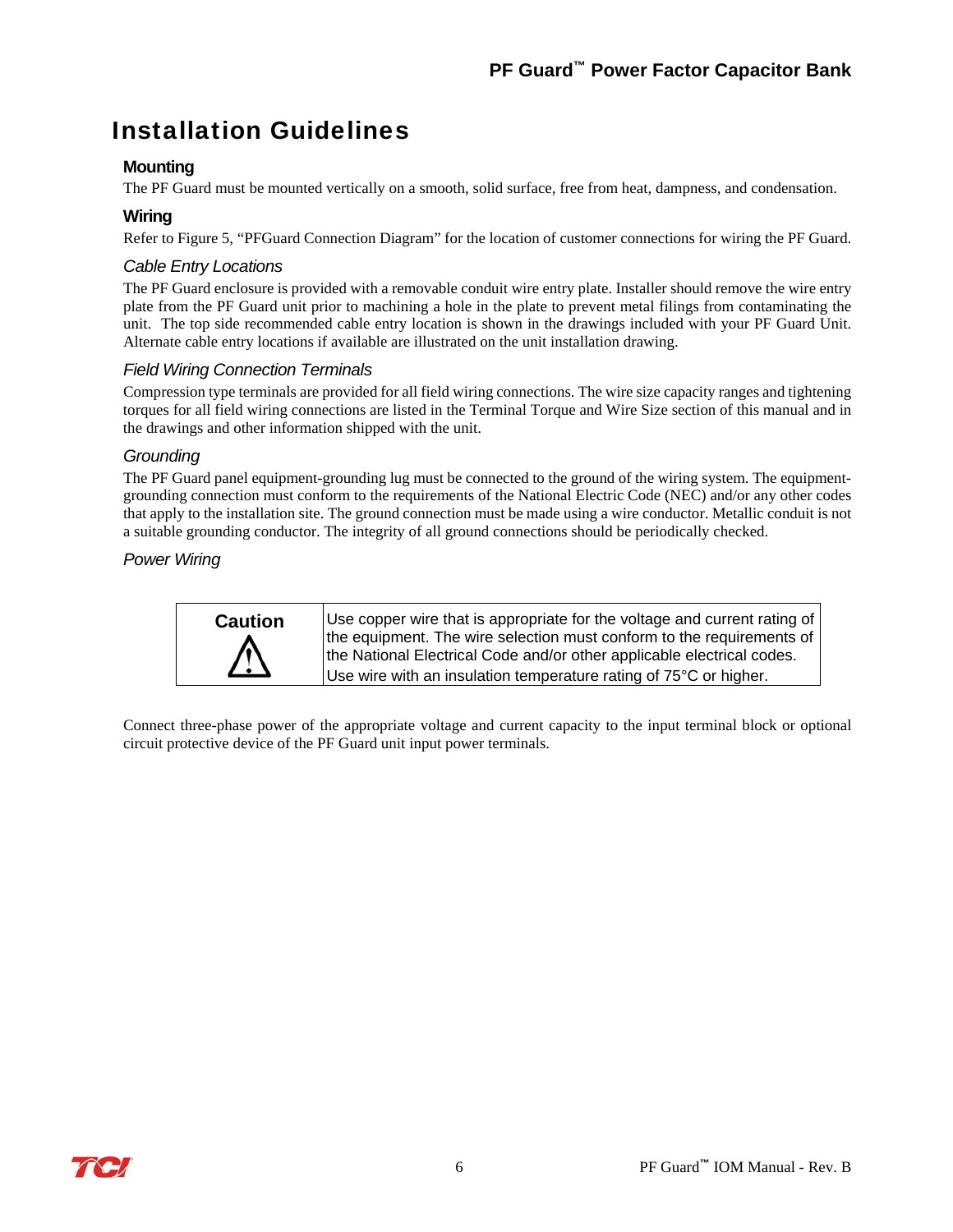#### Total kVAR Max Amps Recommended Input Fuse Amps (optional)<sup>2</sup> | Input wire range<sup>1</sup> Torque (lb.-in.) 150 267 300 (T or J) 500 kcmil - 4 AWG Cu 375 200 | 356 | 400 (T or J) | (2) 500 - 250 kcmil Cu | 375 250 444 500 (T or J) (2) 500 - 250 kcmil Cu 375 300 | 533 | 600 (T or J) | (2) 500 - 250 kcmil Cu | 375 400 | 711 | 800 (class L) | (3) 600 kcmil - 300 kcmil AL9CU | 500 500 889 1000 (class L) (4) 600 kcmil - 300 kcmil AL9CU 500 600 | 1067 | 1200 (class L) | (4) 600 kcmil - 300 kcmil AL9CU | 500

#### **1.3.3 Terminal Torque and Wire Size**

#### **Table 1: 480v PFCA - Standard Terminal Block Input Wiring Details**

1] This is the range for which the lug is rated. Consult local codes for input wire sizing based on fused ampacity. 75C wire unless otherwise noted.

2] If input fuse is not included then customer must supply this fuse to achieve the nameplate rated SCCR.

| Total<br>kVAR | Max<br>Amps | Fuse Block Input<br>Wire Range | Torque<br>(Lb.in.) | <b>Disconnect Switch</b><br>Input Wire Range | Torque<br>(Lb.in.) | <b>Circuit Breaker</b><br>Input Wire Range | Torque<br>(Lb.in.) |
|---------------|-------------|--------------------------------|--------------------|----------------------------------------------|--------------------|--------------------------------------------|--------------------|
| 150           | 267         | (2) 250MCM-6                   | 275                | 600MCM-#2                                    | 500                | 750MCM-500MCM                              | 550                |
| 200           | 356         | (2) 250MCM-6                   | 275                | 600MCM-#2                                    | 500                | 750MCM-500MCM                              | 550                |
| 250           | 444         | (2) 600MCM-4/0                 | 450                | (2) 600MCM-#2                                | 500                | (2) 500MCM - #2                            | 372                |
| 300           | 533         | (2) 600MCM-4/0                 | 450                | (2) 600MCM-#2                                | 500                | (2) 500MCM - #2                            | 372                |
| 400           | 711         | na                             | na                 | (2) 600MCM-#2                                | 500                | (3) 500MCM - 3/0                           | 300                |
| 500           | 889         | na                             | na                 | (4) 600MCM-#2                                | 500                | (4) 500MCM - 4/0                           | 275                |
| 600           | 1067        | na                             | na                 | (4) 600MCM-#2                                | 500                | (4) 500MCM - 4/0                           | 275                |

#### **Table 2: 480v PFCA - Optional Feature Wiring Details**

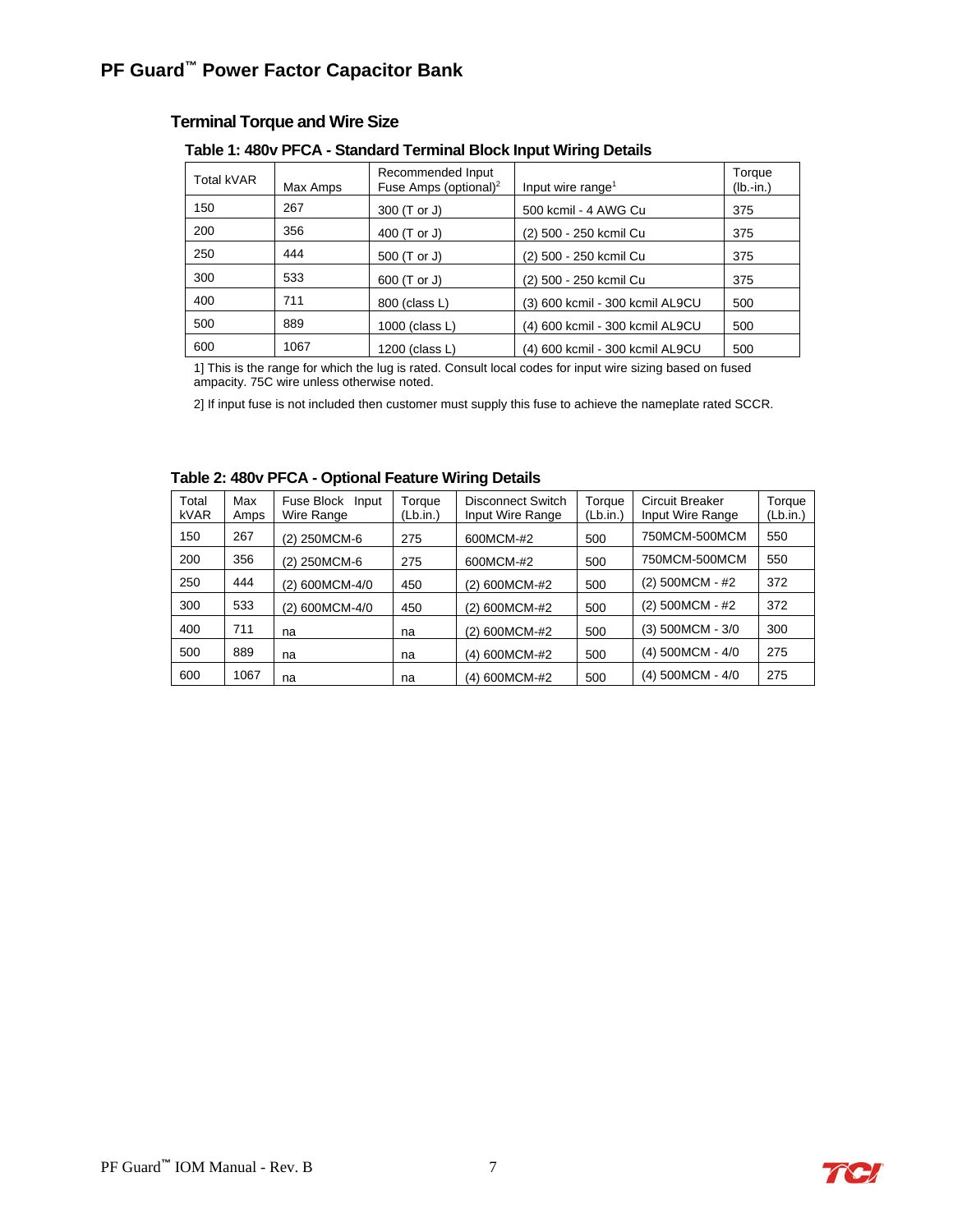#### *List of Drawings*

Please refer to Table 3 for a list of installation and outline drawings for the PF Guard 480V Type 1 Switched Units. Paper copies of the installation drawings are in the literature kit that is included with all type 1 units. Installation and Outline drawings are also available online for download at http://www.transcoil.com/Products/PF-Guard-Capacitor-Bank/PF-Guard-Drawings.htm.

| kVAR | <b>Installation Drawing</b><br>Number | General Schematic | CT Drawing | <b>Customer Connection</b><br>Drawings |
|------|---------------------------------------|-------------------|------------|----------------------------------------|
| 150  | 106088DG                              | 29608             | 26461      | 29874                                  |
| 200  | 106125DG                              | 29783             | 26461      | 29874                                  |
| 250  | 106126DG                              | 29784             | 26461      | 29874                                  |
| 300  | 106127DG                              | 29785             | 26461      | 29874                                  |
| 400  | 106128DG                              | 29786             | 26461      | 29874                                  |
| 500  | 106109DG                              | 29763             | 26461      | 29874                                  |
| 600  | 106110DG                              | 29787             | 26461      | 29874                                  |

**Table 3 - Drawings for the PF Guard 480V Type 1 Switched Units** 

#### **1.3.4 Fuse Specifications**

Always refer to the drawings and other information shipped with your unit.

| Total<br>kVAR | Max Amps | Recommended Input Fuse<br>Amps (optional) <sup>1</sup> | Full Step Fuse <sup>2</sup> Amps<br>(kVAR) | Half Step Fuse <sup>2</sup> Amps<br>(kVAR) |
|---------------|----------|--------------------------------------------------------|--------------------------------------------|--------------------------------------------|
| 150           | 267      | 300 (class T or J)                                     | 110 (50)                                   | 60 (25)                                    |
| 200           | 356      | 400 (class T or J)                                     | 110 (50)                                   | 60 (25)                                    |
| 250           | 444      | 500 (class T or J)                                     | 110 (50)                                   | 60 (25)                                    |
| 300           | 533      | 600 (class T or J)                                     | 110 (50)                                   | 60 (25)                                    |
| 400           | 711      | 800 (class L)                                          | 175 (80)                                   | 110(40)                                    |
| 500           | 889      | 1000 (class L)                                         | 200 (100)                                  | 110 (50)                                   |
| 600           | 1067     | 1200 (class L)                                         | 200 (100)                                  | 110 (50)                                   |

**Table 4 – Fuse Specifications for the PF Guard 480V Type 1 Switched Units** 

1] If input fuse is not included then customer must supply this fuse to achieve the rated SCCR.

2] Class T or Class J fuses required at listed rating to preserve High Fault SCCR rating, 100ka for disconnect switch inputs or 65ka for Circuit Breaker option.

### **1.3.5 Circuit Breaker Specifications**

Always refer to the drawings and other information shipped with your unit.

**Table 5 – Circuit Breaker Manufacturer Part Number and Trip Ratings** 

| <b>Total kVAR</b> | Max Amps | Approx. Trip Rating | 65KA       |
|-------------------|----------|---------------------|------------|
| 150               | 267      | 300                 | LGH340033G |
| 200               | 356      | 400                 | LGH360033G |
| 250               | 444      | 500                 | LGH360033G |
| 300               | 533      | 600                 | NGH308033E |
| 400               | 711      | 800                 | NGH312033E |
| 500               | 889      | 1000                | NGH312033E |
| 600               | 1067     | 1200                | NGH316033E |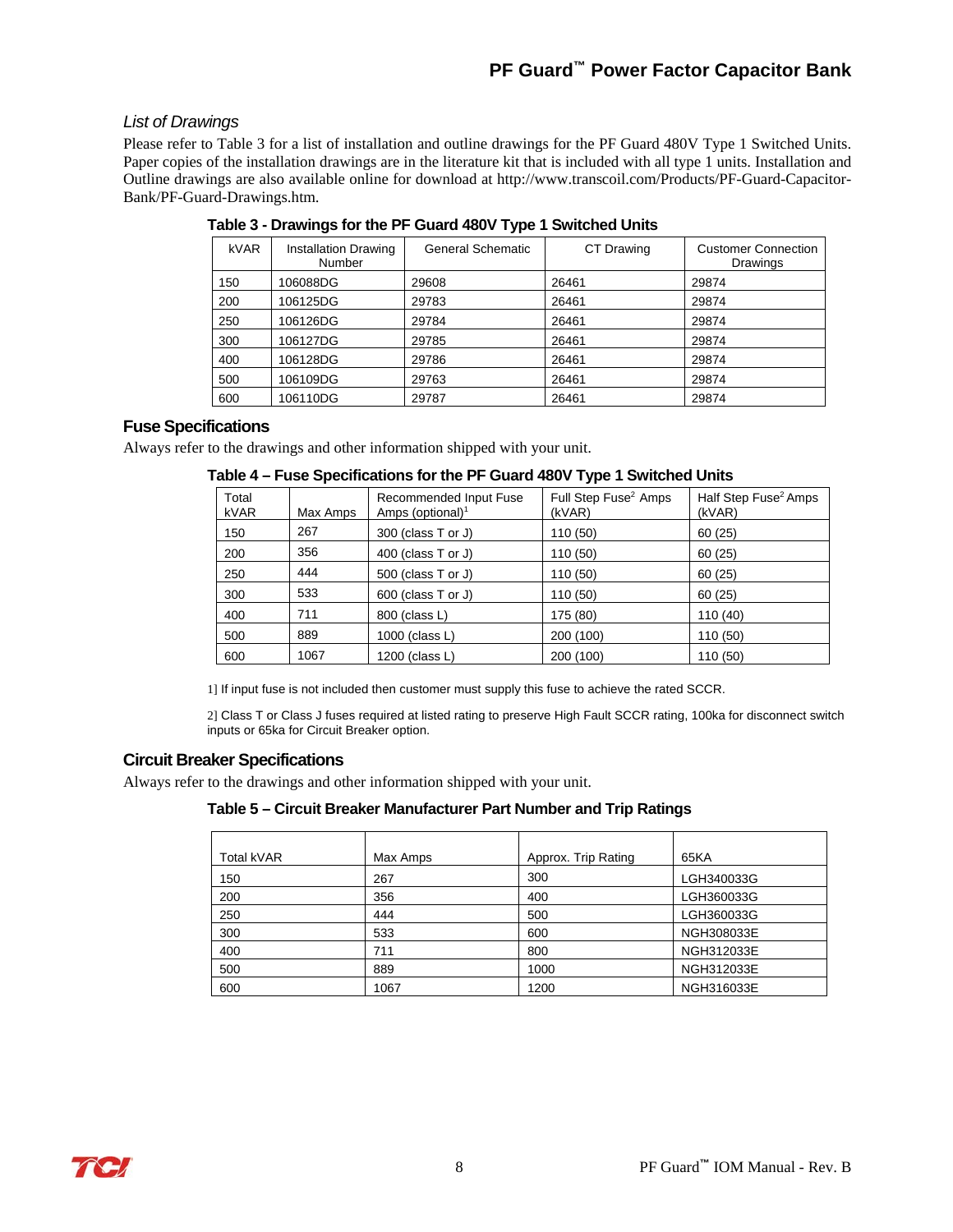#### **1.3.6 PF Guard Start Up and Commissioning**

| <b>Caution</b> | Thoroughly check the installation before applying power and<br>operating the equipment for the first time. |
|----------------|------------------------------------------------------------------------------------------------------------|
|----------------|------------------------------------------------------------------------------------------------------------|

#### *Before Applying Power for the First Time*

Inspect the installation to make sure that all equipment has been completely and correctly installed in accordance with the Installation Guidelines section of this manual.

- Check to make sure power connections are tight and torqued to recommended torque value.
- Check that no metal contamination from enclosure modifications remains within enclosure prior to applying power.
- Make sure that ventilation openings are free from obstructions allowing air to flow into and out of PF Guard enclosure.
- Check that incoming CT wiring terminal blocks are torqued securely, loose CT connections can generate hazardous high voltages while equipment is operating.
- Remove customer supplied external and PF Guard internal CT shorting bars prior to operating PF Guard unit.
- Check to see that the cooling fan(s) are operating in units equipped with them. Fans will only operate when steps are engaged, and number of operating fans depends upon number of steps engaged. Steps can be manually operated via the door mounted power factor controller module. See controller documentation for instructions on manual step control.

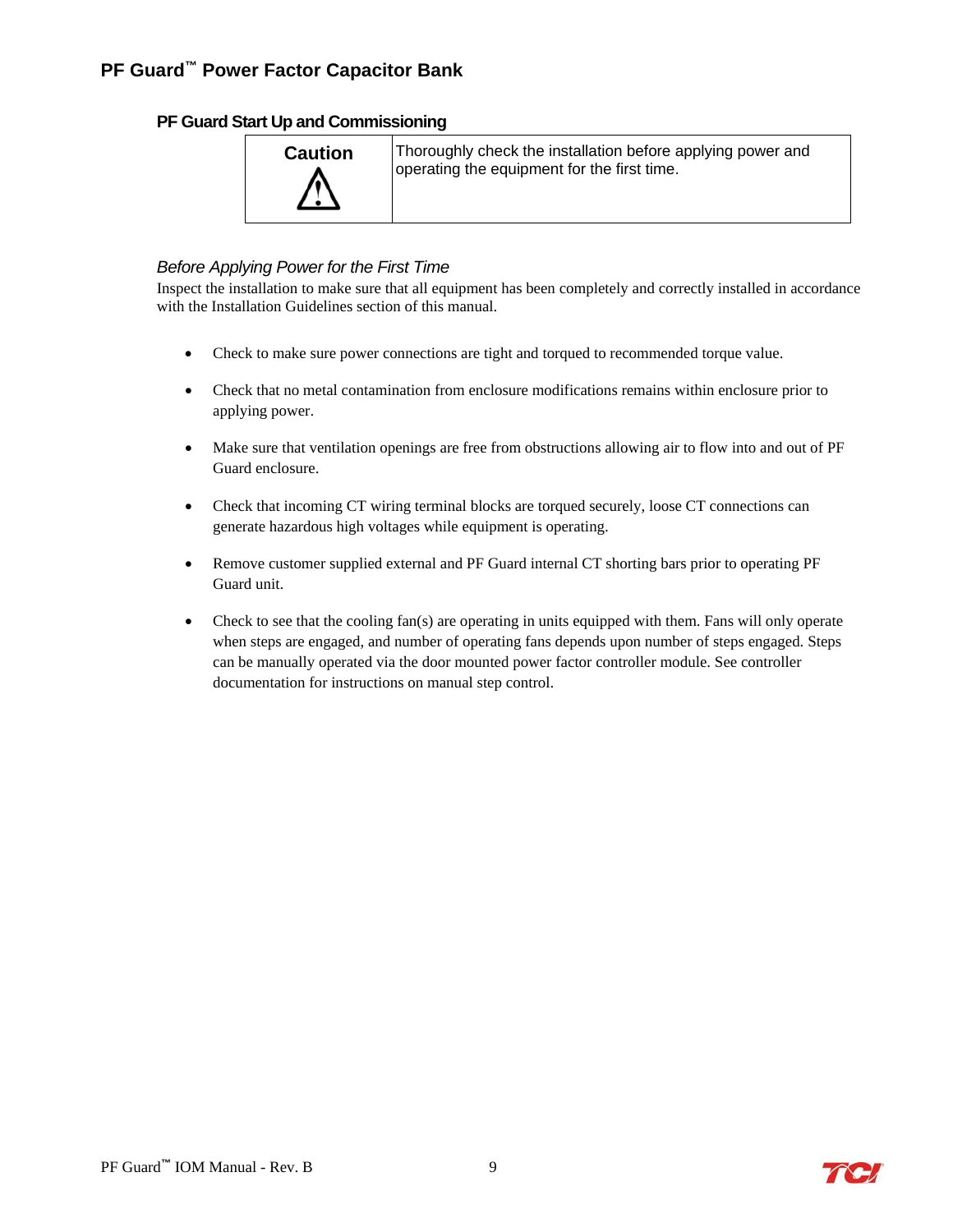# **Maintenance and Service**

#### **1.4.1 PF Guard Reliability and Service Life**

The PF Guard has been designed to provide a service life that is over 130,000 hours. It has been thoroughly tested at the factory to assure that it will perform reliably from the time it is put into service. It is recommended that the following maintenance is performed once a year to ensure that the PF Guard unit will always operate reliably and provide the expected service life.

**Note**: Service life calculations assume 0% vTHD line distortion, nominal 480VAC input voltage, average annual ambient temperature of less than 40°C, and less than 10,000 contactor operations per year.

#### **1.4.2 Periodic Maintenance**



Check to see that the installation environment remains free from exposure to excessive dirt and contaminants. Refer to the *Pre-installation Planning* section of this manual.

Check to make sure that the enclosure ventilation openings are clean and unobstructed.

In units provided with air filters:

Clean the air filters in units that have air inlets. Clean as often as necessary to prevent dirt build-up from impeding air flow.

Check the operation of the cooling fan.

Inspect the interior of the enclosure for signs of overheated components. Clean the interior of the enclosure whenever excess dirt has accumulated.

Torque all power wire connections, loose connections can overheat and damage the unit.

All electrical connections must be re-torqued annually.

#### **1.4.3 Troubleshooting**

| <b>Warning</b> | Only qualified electricians should carry out all electrical installation and<br>maintenance work on the PF Guard.                                                                                                                                                                                                                                                                                                                                                                                             |
|----------------|---------------------------------------------------------------------------------------------------------------------------------------------------------------------------------------------------------------------------------------------------------------------------------------------------------------------------------------------------------------------------------------------------------------------------------------------------------------------------------------------------------------|
|                | Disconnect all sources of power to the PF Guard and connected<br>equipment. Do not attempt any work on a powered PF Guard.                                                                                                                                                                                                                                                                                                                                                                                    |
|                | The PF Guard contains high voltages and capacitors. Wait at least five<br>minutes after disconnecting power from the PF Guard before you<br>attempt to service it. Check for zero voltage between all terminals on<br>the capacitors. Also, check for zero voltage between all phases of the<br>input terminals L1, L2 and L3. All setup, maintenance, and<br>troubleshooting must be done by a qualified electrician. Failure to<br>follow standard safety procedures may result in death or serious injury. |
|                | Operating current transformers (CT) with the secondary winding open<br>can result in a high voltage across the secondary terminals which may<br>be dangerous to personnel or equipment. Prior to any maintenance<br>work on the PF Guard unit verify all CT connections have a shorting<br>bar in place.                                                                                                                                                                                                      |

**Note: When disconnecting wires from components and terminations, mark the wires to correspond to their component and terminal connection.** 

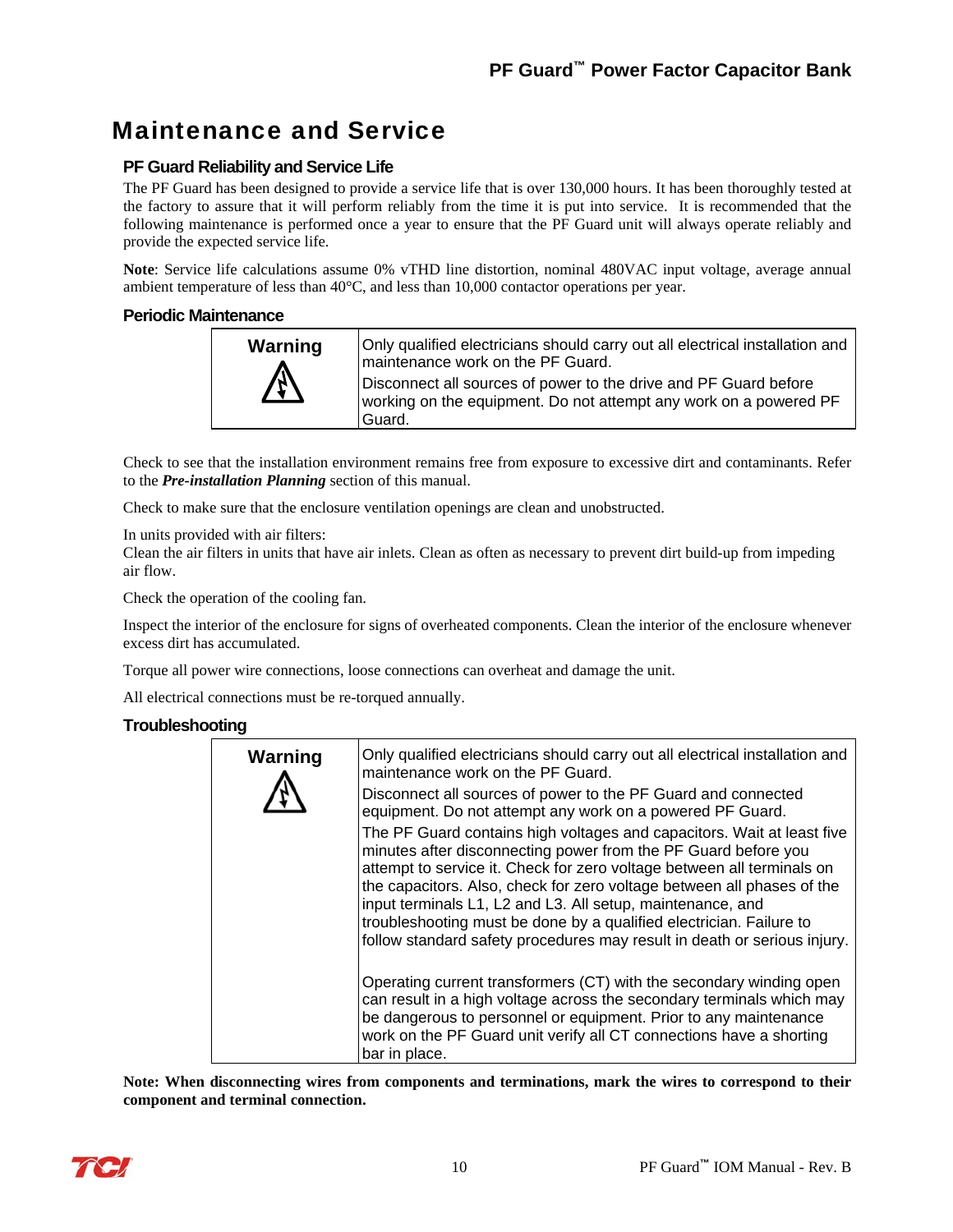If the unit door mounted power factor controller does not power on when utility power applied:

- Check the controller modules fuses.
- Check main input fuses (only on PF Guard models that include them).
- Check main input disconnect switch or circuit breaker on/off position (only on PF Guard models that include these options).
- Confirm the voltage and frequency ratings of the unit match the input voltage rating of the connected source.

If the door mounted power factor controller RMS line current metering seems to be incorrect:

- Check the CT ratio configured on the door mounted power factor controller module and confirm the ratio matches the externally installed CT connected to TB-5.
- Confirm the unit's CT shorting bars on TB-5 have been removed.

If the door mounted power factor controller indicates a THD alarm or system power loss alarm:

- Uses a voltage power quality meter to confirm the utility line voltage total harmonic distortion (vTHD) is less then 8%. If vTHD exceeds 8% do not operate the PF Guard unit until the harmonic load generating the distortion is removed from the connected source.
- Use a digital multi meter (DMM) to confirm the input voltage to the unit is at the nominal range and frequency.

If a step failure is reported by the door mounted power factor controller module check the following:

- Check for an open blown capacitor step fuse. If available check the fuse monitor contactor or indicator light for indication of an open step fuse.
- Visually inspect step contactor for damage or non-operation.

If a step failure or over-temperature alarm is reported by the door mounted power factor controller module check the following:

 Check unit fan operation and air inlet for blockages. Each step detuning reactor has an embedded thermal protection switch that will cause the step to open if the reactor temperature exceeds it's temperature rating.

If the door mounted power factor controller does not achieve the desired target power factor check the following:

- Confirm the externally mounted line current CT sensor is mounted one phase A of the source bus connection. Please refer to the connection diagram in Figure X for proper CT location.
- Confirm the phase order sequence of the incoming power is A B C.
- Confirm the externally mounted line current CT connection to TB-5 are connected and properly torqued.
- Confirm the unit's CT shorting bars on TB-5 have been removed.
- Confirm the unit is sized properly for the reactive power demand of the monitored bus. If all step contactors are in circuit and the power factor is still not close to the set target power factor additional PF Guard units may be required for the application.

#### **1.4.4 Replacement Parts**

If replacement parts are needed, please contact your TCI representative. To ensure that the PF Guard continues to perform to its original specifications, replacement parts should conform to TCI specifications.

#### **1.4.5 Factory Contacts and Tech Support**

For technical support, contact your local TCI distributor or sales representative. You can contact TCI directly at 800- TCI-8282. Select "Customer Service" or "Tech Support" and have your PF Guard nameplate information available.

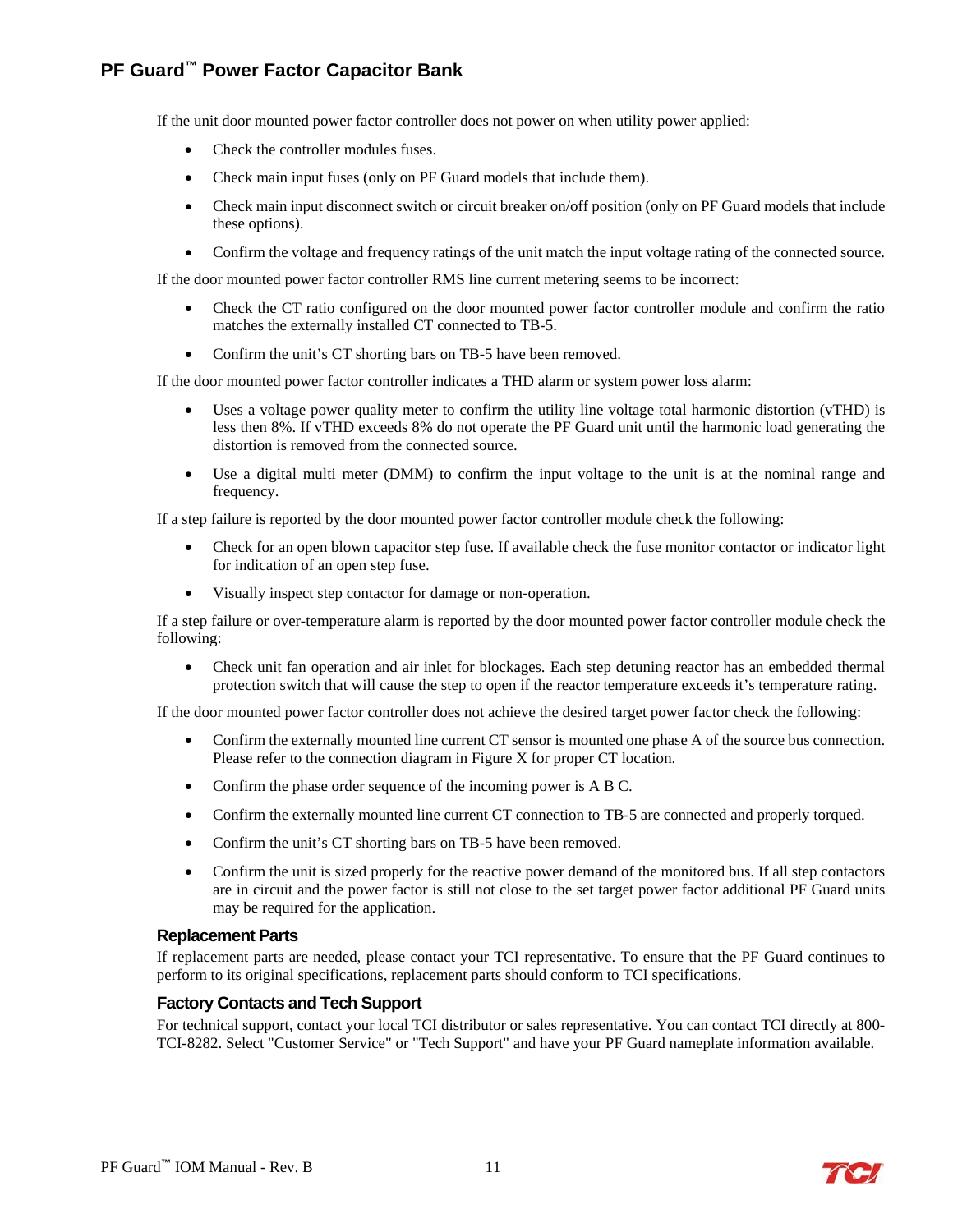# Product Description

## PF Guard™ Power Factor Capacitor Bank

Typical industrial loads, such as induction motors connected to pumps, chillers, and compressors draw lagging reactive power (inductive kVAR) from the utility source along with real power (kW) that does useful process work. The vector sum of the real power and reactive power a load draws is the apparent power (kVA). Power factor is the ratio between the real power and the total apparent power for a given load and is the standard measure of how efficiently electrical power is being used by a system. Non unity power factor indicates sub-optimal power system efficiency and the resulting costs of non-unity power factor can be passed onto industrial users as power factor penalties and higher utility bills.



**Figure 1: Typical PF Guard System Application** 

The PF Guard product provides capacitive reactive power to cancel the inductive reactive power generated by industrial loads thereby returning the system power factor to 0.95 lagging power factor and increasing system efficiency. The PF Guard is designed to automatically control power factor of a monitored bus by automatically switching on or off multiple banks of power factor correction capacitors. An external Current Transformer (CT) is installed on the source line current bus and monitored by an integrated power factor controller. The power factor controller also monitors the bus voltage and calculates power factor. Based on the calculated power factor the PF Guard will switch on or off capacitor bank steps to regulate the system to a target power factor setting (0.95 lagging power factor).

The PF Guard is designed for industrial loads where current and voltage harmonics are present. Modern loads such as variable frequency drives and phase controlled rectifiers generate higher order harmonics of the utility source frequency, typically starting at the 5<sup>th</sup> harmonic. To avoid oscillations and resonance issues on systems with such harmonics the PF Guard has integrated detuning reactors in series with the power factor correction capacitors. The detuning reactor is tuned to a frequency just under the 4<sup>th</sup> harmonic that prevents the power factor correction capacitors from sourcing harmonic currents.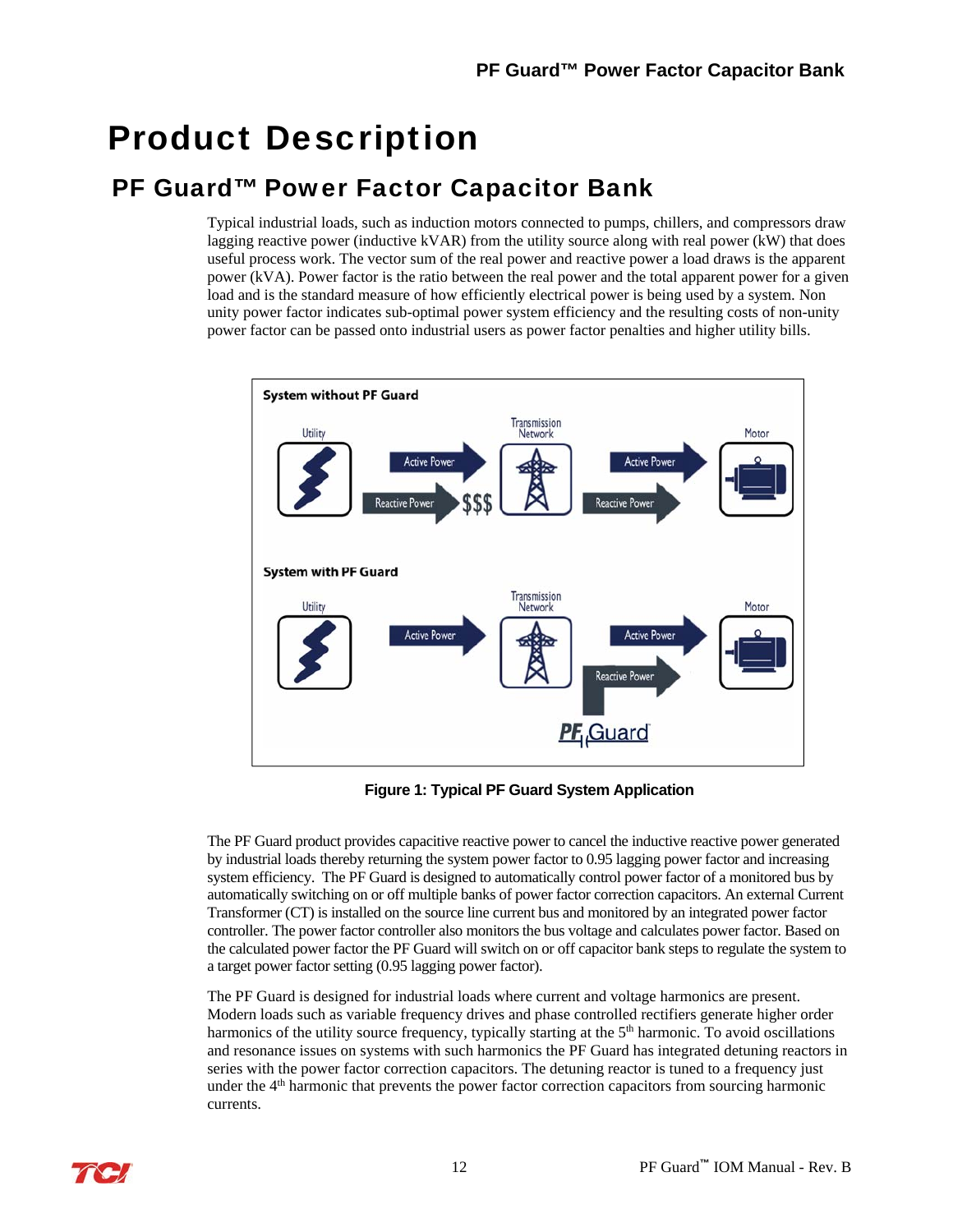The PF Guard filters consist minimally of the following features and components:

- High-endurance, harmonic-rated capacitors
- A KDR detuning reactor to prevent system interaction due to voltage harmonics and provide inrush current limiting to capacitors
- Rugged contactors to allow automatic control of power factor
- Multiple steps of capacitor banks to provide fine tune control of system power factor.
- Bleeder resistors to ensure safe capacitor discharge upon filter shutdown
- Advanced door mounted power factor control unit to automatically control system power factor and assist with start up and commissioning of the unit
- Cooling fans to ensure adequate cooling and safe operating temperatures
- Compression terminals for ease and integrity of all power and control wiring
- Individual step fuses, sized to protect the step contactors
- Option main input fuses, circuit breaker or disconnect switch

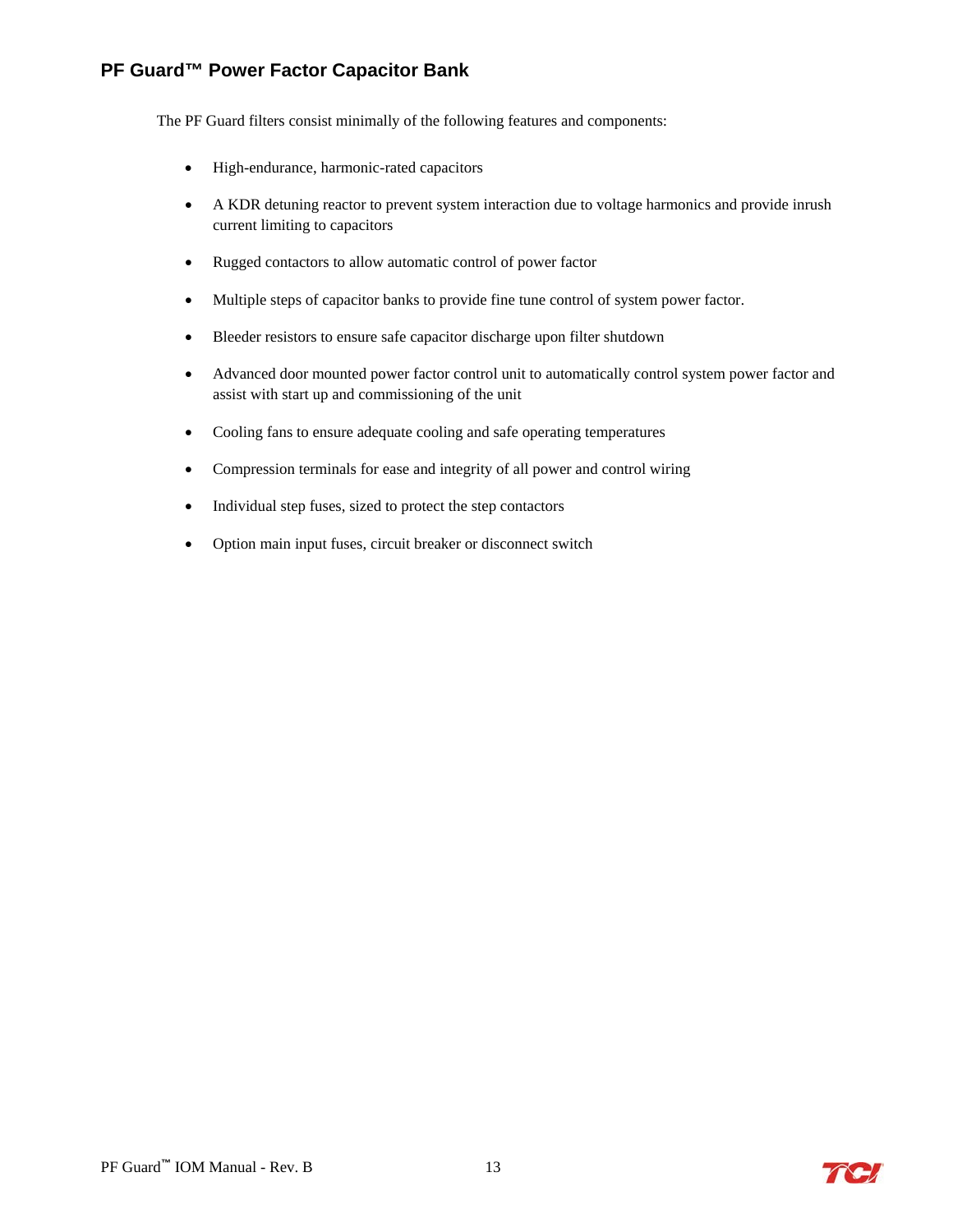## **Controller**



**Figure 2: PF Guard Controller Module** 

The integrated power factor controller module in the PF Guard is responsible for the safe and reliable operation of the unit's power factor step bank control contactors. The power factor controller module has a set target power factor (configurable from 0.7 inductive to unity to 0.7 capacitive with a default of 0.95 lagging power factor). When the power factor of the monitored bus differs from the target setting for more than a specified time the capacitor bank controller will activate the appropriate steps to bring the power factor optimally close to the target setting.

The controller will also monitor system conditions and the status of the de-tuned capacitor banks internal to the PF Guard and take self-protection action if a fault condition is detected. The controller detects over and under voltage conditions, excessive line voltage harmonic levels, over temperature, and internal step failures. When a fault condition is detected the controller will de-energize the affected step (or steps) to a fail-safe condition.

In addition to automatically energizing and de-energizing the PF Guard's internal power factor correction capacitor steps the controller module displays various system status values. The controller module includes an integrated LCD screen for display of system power factor, voltage, current, active power, reactive power, apparent power, voltage harmonics and other useful system status metrics.

**NOTE:** The voltage, current, power and harmonic metering on the PFGuard controller display are for reference only and not intended to be used as calibrated measurements. The power factor displayed on the PFGuard controller is the power factor of the fundamental load source voltage and current.

The PF Guard power factor controller comes fully configured from the factory but during system installation the preconfigured setup of the controller module should be confirmed. The end user should confirm that the setting of the current transformer (CT) ratio in the PF Guard power factor controller matches the ratio of the current transformer (CT) installed on the incoming bus. The end user should also confirm the target power factor setting during unit commissioning as not all applications require the default 0.95 lagging power factor. In the event the PF Guard controller module needs to be replaced or recommissioned the module contains built-in, self-calibration routines.

Please reference the included ESTAmat PFC-N12 User Manual for details regarding setup and operation of the PF Guard controller module or call TCI Technical Support at (800) 824-8282 or (414)-357-4541.

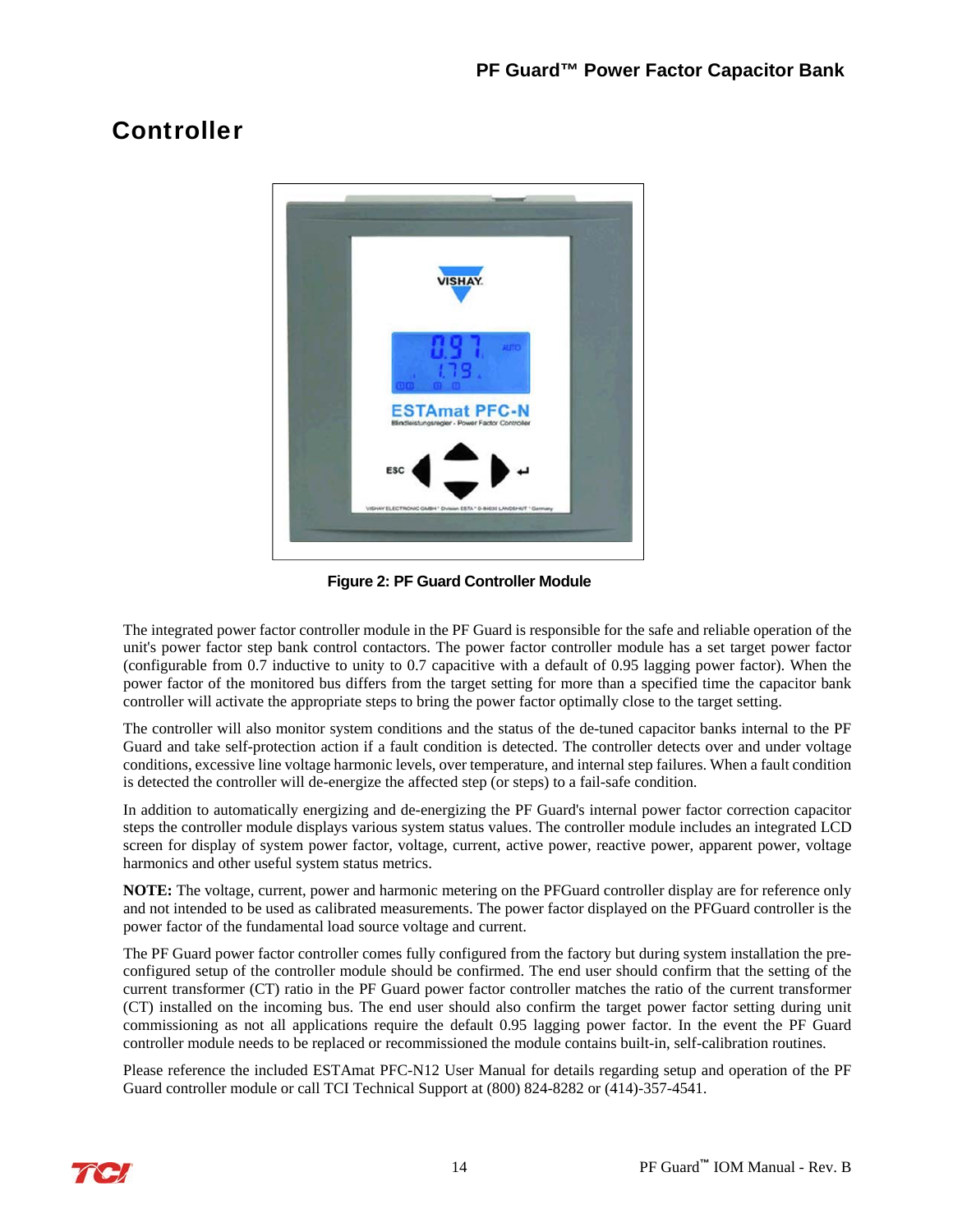#### **Nameplate Data**

The following information is marked on the nameplate:

- Part number: encoding is explained on the following page
- FLA/MAX: the rated continuous operating current (RMS amps)
- System Voltage: the rated 3-phase line voltage (RMS volts)
- Hz: the rated frequency (60 Hz)
- Phase: 3 The PF Guard is designed for use only with 3-phase power
- SCCR Short Circuit Current Rating
- Full Steps Number of Full Steps, kVAR Rating
- Half Steps Number of Half Steps, kVAR Rating
- Drawing #: outline and mounting dimension drawing number
- Schematic #: schematic diagram drawing number
- Manufacturing #: for TCI internal use
- Enclosure Type: UL designation

TCI, LLC | Germantown, WI | transcoil.com | 800-824-8282 **Automatic Power Factor Correction Bank** Part Number: PFCA0600AW1C141 FLA/MAX: 790 / 1067 Full Steps: 5 x 100 kvar Half Steps: 2 x 50 kvar System Voltage: 480  $Hz: 60$ Drawing  $#: 600000 - 14$ Phase: 3 Schematic #: 29787 **Enclosure Type: 1** Manufacturing  $\#$ : 160316 - 01 Short Circuit Current: 65 kA rms symmetrical, 480V maximum PF Guard

**Figure 3: PF Guard Nameplate Data** 

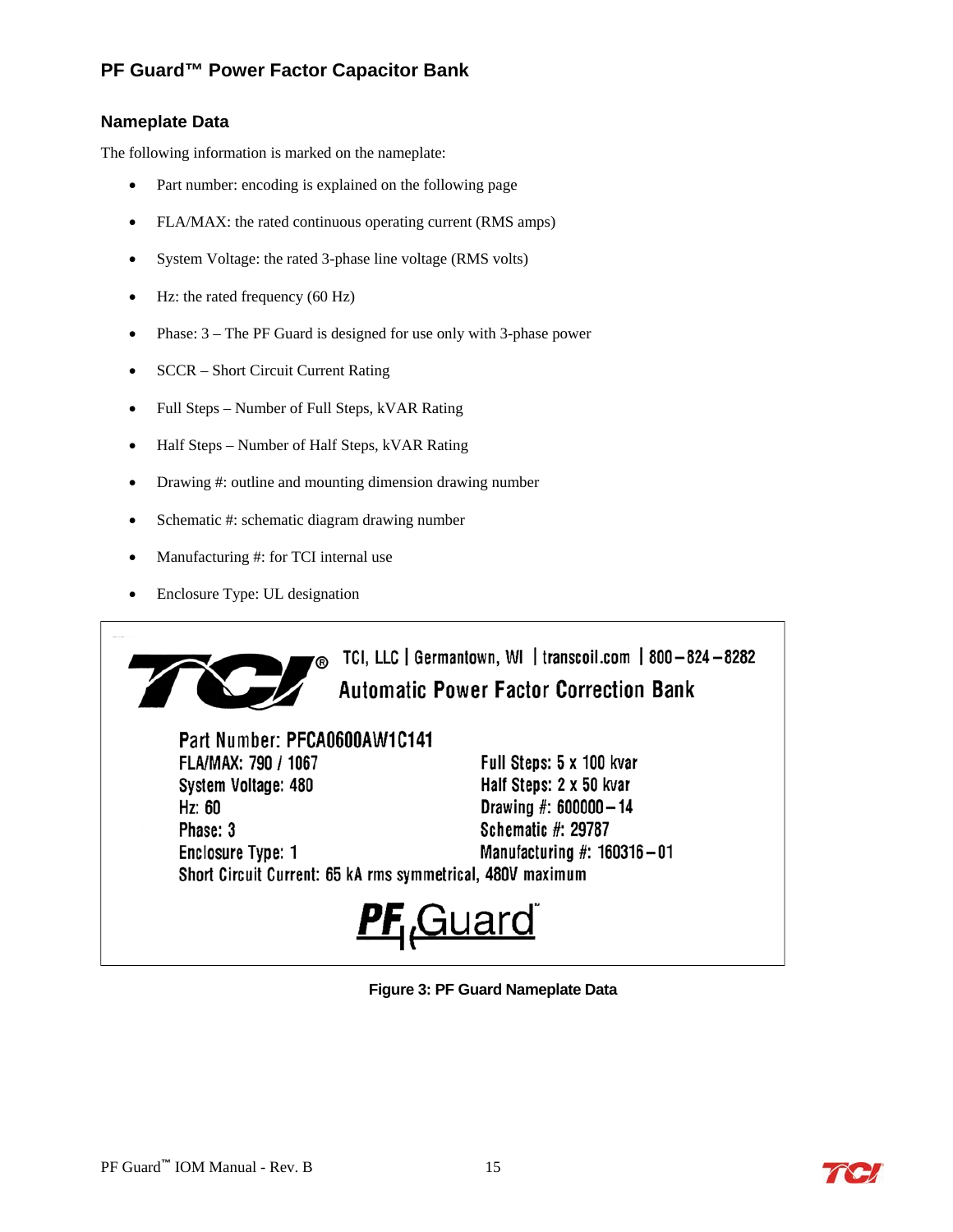### **2.2.1 Part Number Encoding**

Figure 3 identifies the significance of each character in the PF Guard part number.

| $\bf{0}$<br>21<br>P F<br>C A<br>0 <sub>1</sub><br>5<br>Α<br>W<br>$\mathbf{2}$<br>1<br>A | С |
|-----------------------------------------------------------------------------------------|---|
|                                                                                         |   |
| Series:                                                                                 |   |
| kVAR Rating                                                                             |   |
| Voltage Rating:                                                                         |   |
| $-480V$<br>A                                                                            |   |
| B<br>$-240V$                                                                            |   |
| C<br>$-600V$                                                                            |   |
| $-400V$<br>L.                                                                           |   |
| Frequency:                                                                              |   |
| W<br>- 60 Hz                                                                            |   |
| - 50 Hz (@400V)<br>X.                                                                   |   |
| Enclosure:                                                                              |   |
| 0<br>- Open                                                                             |   |
| - Type 1<br>$\mathbf{1}$                                                                |   |
| $\overline{2}$<br>- Type 12                                                             |   |
| 3<br>- Type 3R                                                                          |   |
| 9<br>- KP Kits                                                                          |   |
| Options: -                                                                              |   |
| - None (Standard)<br>Α                                                                  |   |
| - Fuse Monitor<br>B                                                                     |   |
| C<br>- Fuse Monitor with Indicating Light                                               |   |
| Input                                                                                   |   |
| Options:                                                                                |   |
| - Standard, Terminal Block<br>0                                                         |   |
| - Circuit Breaker<br>$\mathbf{1}$                                                       |   |
| - Terminal Block with Fuses<br>$\overline{2}$                                           |   |
| 3<br>- Disconnect Switch with Fuses                                                     |   |
|                                                                                         |   |
| Steps:                                                                                  |   |
| - 50 kVAR<br>20                                                                         |   |
| 21<br>- 50 kVAR (2 - 25 kVAR)                                                           |   |
| 22<br>- 50 kVAR (1 - 100 kVAR Double Step)                                              |   |
| 30<br>- 80 kVAR                                                                         |   |
| 31<br>- 80 kVAR (2 - 40 kVAR)                                                           |   |
| 32 - 80 kVAR (1 - 160 kVAR Double Step)                                                 |   |
| 40<br>- 100 kVAR                                                                        |   |
| 41<br>- 100 kVAR (2 - 50 kVAR)                                                          |   |
| - 100 kVAR (1 - 200 kVAR Double Step)<br>42                                             |   |
| Interface:                                                                              |   |
| - None<br>Α                                                                             |   |
| C<br>- Controller                                                                       |   |
|                                                                                         |   |

**Figure 4 – PF Guard Part Number Encoding**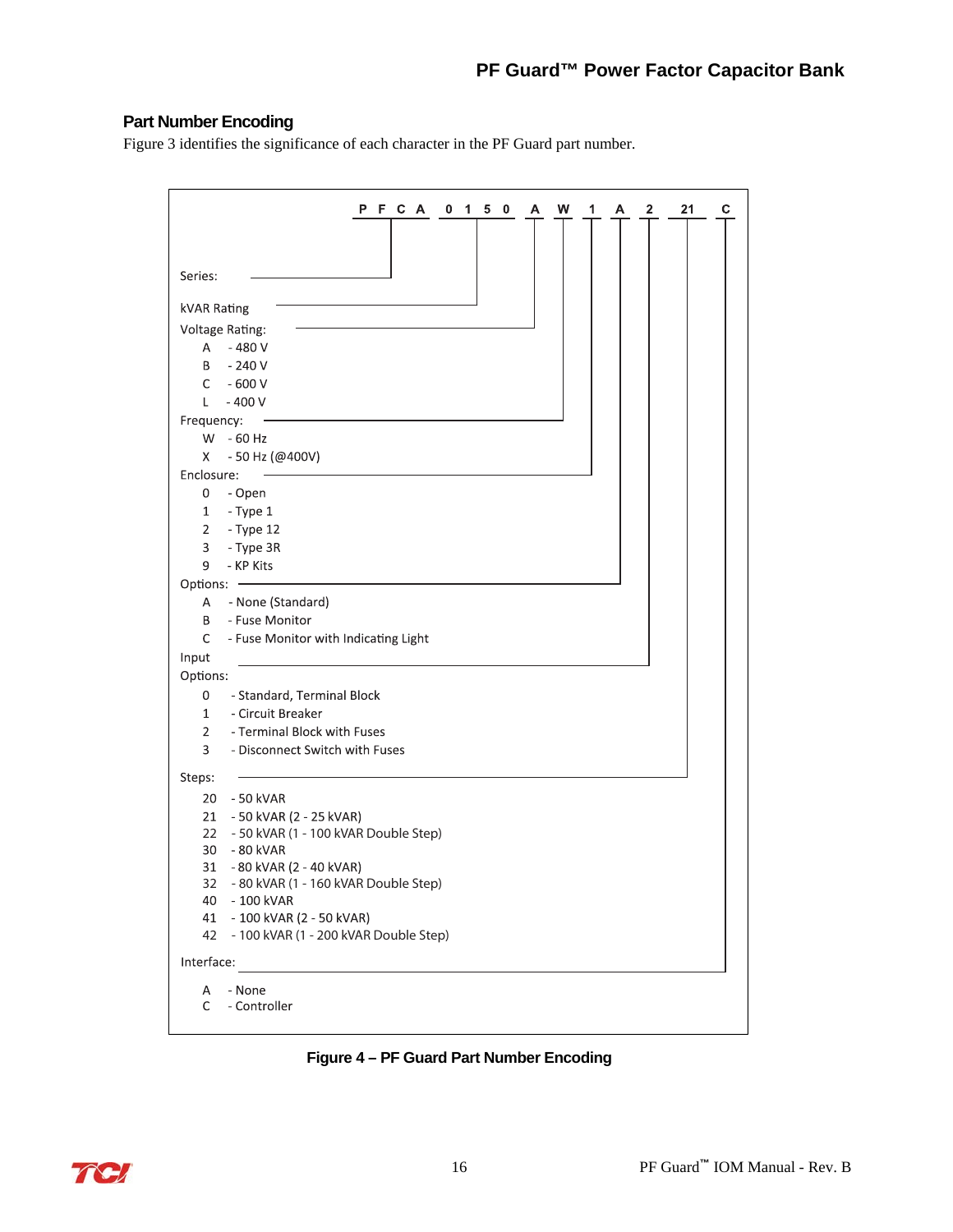|                    | Without<br><b>Controller</b> | <b>With</b><br><b>Controller</b> |                   | <b>Full Steps</b>           | <b>Half Steps</b>           |
|--------------------|------------------------------|----------------------------------|-------------------|-----------------------------|-----------------------------|
| <b>Part Number</b> |                              |                                  | <b>Total kVAR</b> | <b>Quantity x kVAR Size</b> | <b>Quantity x kVAR Size</b> |
| PFCA0150AW1A021    | A                            | C                                | 150               | 2 x 50 kVAR                 | 2 x 25 kVAR                 |
| PFCA0200AW1A021    | A                            | С                                | 200               | 3 x 50 kVAR                 | 2 x 25 kVAR                 |
| PFCA0250AW1A021    | A                            | C                                | 250               | 4 x 50 kVAR                 | 2 x 25 kVAR                 |
| PFCA0300AW1A021    | A                            | C                                | 300               | 5 x 50 kVAR                 | 2 x 25 kVAR                 |
| PFCA0400AW1A031    | A                            | C                                | 400               | 4 x 80 kVAR                 | 2 x 40 kVAR                 |
| PFCA0500AW1A041    | A                            | C                                | 500               | 4 x 100 kVAR                | 2 x 50 kVAR                 |
| PFCA0600AW1A041    | A                            | C                                | 600               | 5 x 100 kVAR                | 2 x 50 kVAR                 |
| PFCA0150AW1A020    | A                            | C                                | 150               | 3 x 50 kVAR                 | N/A                         |
| PFCA0200AW1A020    | A                            | C                                | 200               | 4 x 50 kVAR                 | N/A                         |
| PFCA0250AW1A020    | A                            | C                                | 250               | 5 x 50 kVAR                 | N/A                         |
| PFCA0300AW1A020    | A                            | C                                | 300               | 6 x 50 kVAR                 | N/A                         |
| PFCA0400AW1A030    | A                            | C                                | 400               | 5 x 80 kVAR                 | N/A                         |
| PFCA0500AW1A040    | A                            | С                                | 500               | 5 x 100 kVAR                | N/A                         |
| PFCA0600AW1A040    | A                            | C                                | 600               | 6 x 100 kVAR                | N/A                         |

#### **Table 6: Full Step and Half Step kVAR size for 480V 60Hz Standard PFGuard Model Types**

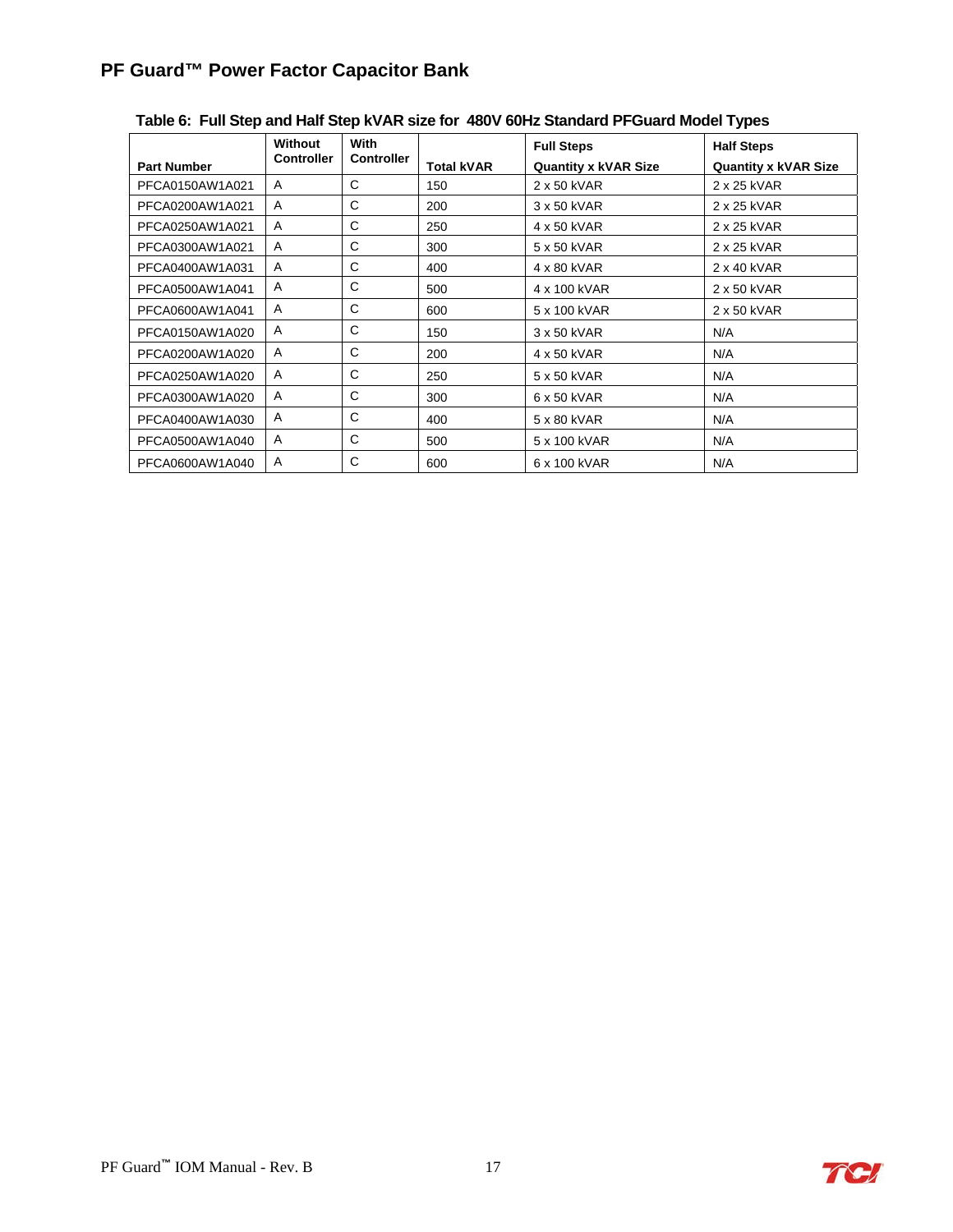### **2.2.2 Product Technical Specifications**

Table 6 lists the major technical specifications for the PF Guard.

### **Table 7 – PF Guard Technical Specifications**

Technical Characteristics

| Voltage Rating                        | <b>480 VAC</b>                                                                        |  |  |
|---------------------------------------|---------------------------------------------------------------------------------------|--|--|
| Phase                                 | 3-Phase                                                                               |  |  |
| <b>Operating Frequency</b>            | 60 Hz                                                                                 |  |  |
| <b>Fuse Interrupt Rating</b>          | 200 <sub>k</sub> A                                                                    |  |  |
|                                       | 100kA: Terminal block with customer supplied fusing, disconnect switch, or fuse block |  |  |
| <b>SCCR Rating</b>                    | 5kA: Breaker only, 65kA: With customer supplied fusing                                |  |  |
| kVAR Rating(s)                        | 150, 200, 250, 300, 400, 500, 600                                                     |  |  |
| Voltage Unbalance                     | 1% maximum                                                                            |  |  |
| Continuous Overvoltage                | 110%                                                                                  |  |  |
| Capacitor Tolerance                   | ±5%                                                                                   |  |  |
| <b>Expected Life</b>                  | Over 130,000 operating hours                                                          |  |  |
| Maximum Harmonic Voltage              | 8%                                                                                    |  |  |
| Discharge Time                        | Less than 1 minute                                                                    |  |  |
| <b>Environmental Conditions</b>       |                                                                                       |  |  |
| <b>Operating Temperature</b>          | Enclosed: -10°C (+14°F) to +40°C (+104°F)                                             |  |  |
| Storage Temperature                   | -30°C (-22°F) to +60°C (+140°F)                                                       |  |  |
| <b>Relative Humidity</b>              | 95% non-condensing                                                                    |  |  |
| <b>Operating Altitude</b>             | Up to 1,000 m without temperature derating                                            |  |  |
| <b>Cooling Method</b>                 | <b>Forced Air Convection</b>                                                          |  |  |
| <b>References Technical Standards</b> |                                                                                       |  |  |
|                                       |                                                                                       |  |  |

| Protection (Enclosure)  | UL Type 1      |
|-------------------------|----------------|
| <b>Agency Approvals</b> | <b>UL 508A</b> |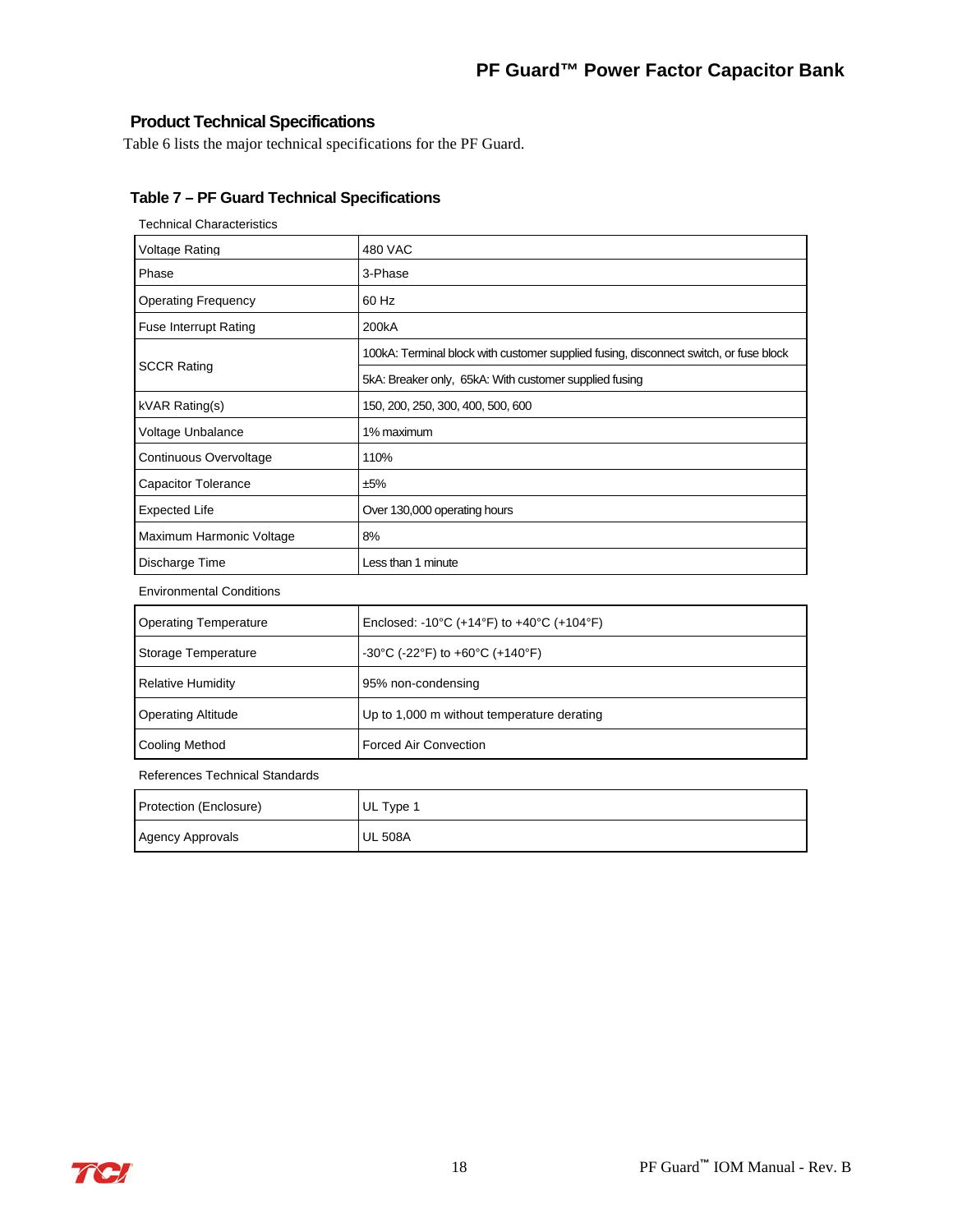### **2.2.3 Size, Weight, Watt Loss**

#### **Table 8 – Dimensions**

| kVAR | <b>Dimensions</b><br>$H \times W \times D$<br>(inches) | Weight (lbs.) |
|------|--------------------------------------------------------|---------------|
| 150  | $96.3 \times 24.1 \times 23.0$                         | 735           |
| 200  | $96.3 \times 36.1 \times 27.0$                         | 990           |
| 250  | $96.3 \times 36.1 \times 27.0$                         | 1085          |
| 300  | $96.3 \times 36.1 \times 27.0$                         | 1205          |
| 400  | $96.3 \times 72.0 \times 27.0$                         | 2090          |
| 500  | $96.3 \times 72.0 \times 27.0$                         | 2105          |
| 600  | 96.3 x 72.0 x 39.0                                     | 2525          |

#### **Table 9 – Reactor Watts loss**

| <b>Total kVAR</b> | Watts |
|-------------------|-------|
| 150               | 659   |
| 200               | 855   |
| 250               | 1052  |
| 300               | 1248  |
| 400               | 1469  |
| 500               | 1829  |
| 600               | 2185  |

### **2.2.4 Capacitor Watts loss**

The PF Guard capacitor losses are 0.5 watts per kVAR.

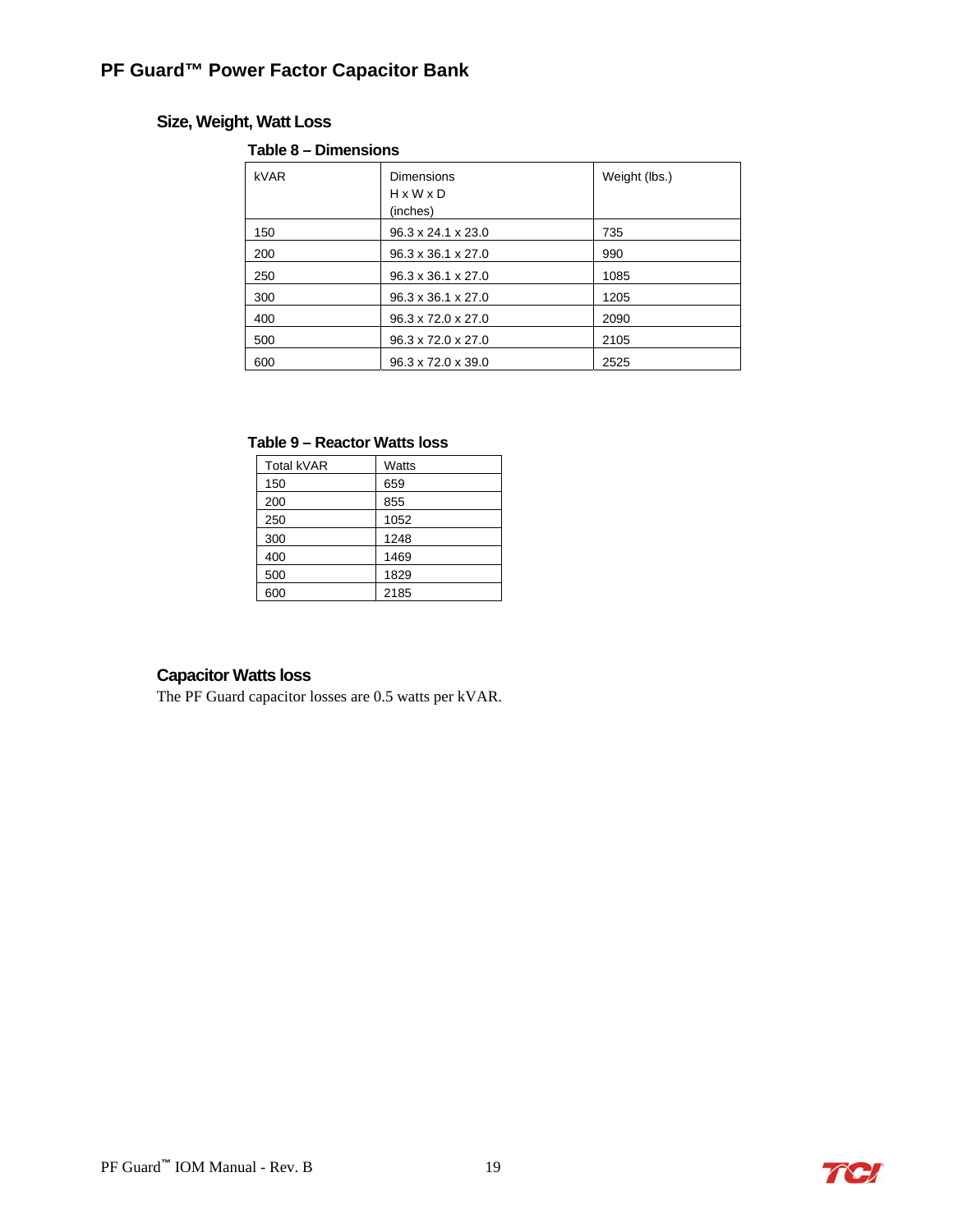

#### **2.2.5 Connection Diagram**

**Figure 5: PFGuard Connection Diagram** 

#### **Notes:**

- 1. For connection wire size and tightening torque see Terminal Torque and Wire Size section of this manual
- 2. Wiring should be 75°C or higher insulated copper, with the appropriate voltage and current rating.
- 3. Chassis ground must be connected to the ground of the premises wiring system, in accordance with NEC and local codes. Connection must be made using a wire conductor.
- 4. Customer is responsible for fuse protection, if standard Terminal block or Circuit Breaker, main input option selected.
- 5. Operating current transformers with the secondary winding open can result in a high voltage across the secondary terminals which may be dangerous to personnel or equipment.
- 6. Current transformer should be centered around conductor.
- 7. CT's are customer installed, and external to the PF Guard.
- 8. Fuse Monitor Option Available as Dry Contact or Open Fuse Light.
- 9. Fuse Monitor Contact is rated (10A resistive @ 240 VAC, 1/6 HP @ 120/240 VAC Max.).
- 10. TB-2 (5) and (6) Fault contact, is rated (250 VAC/5A Max.).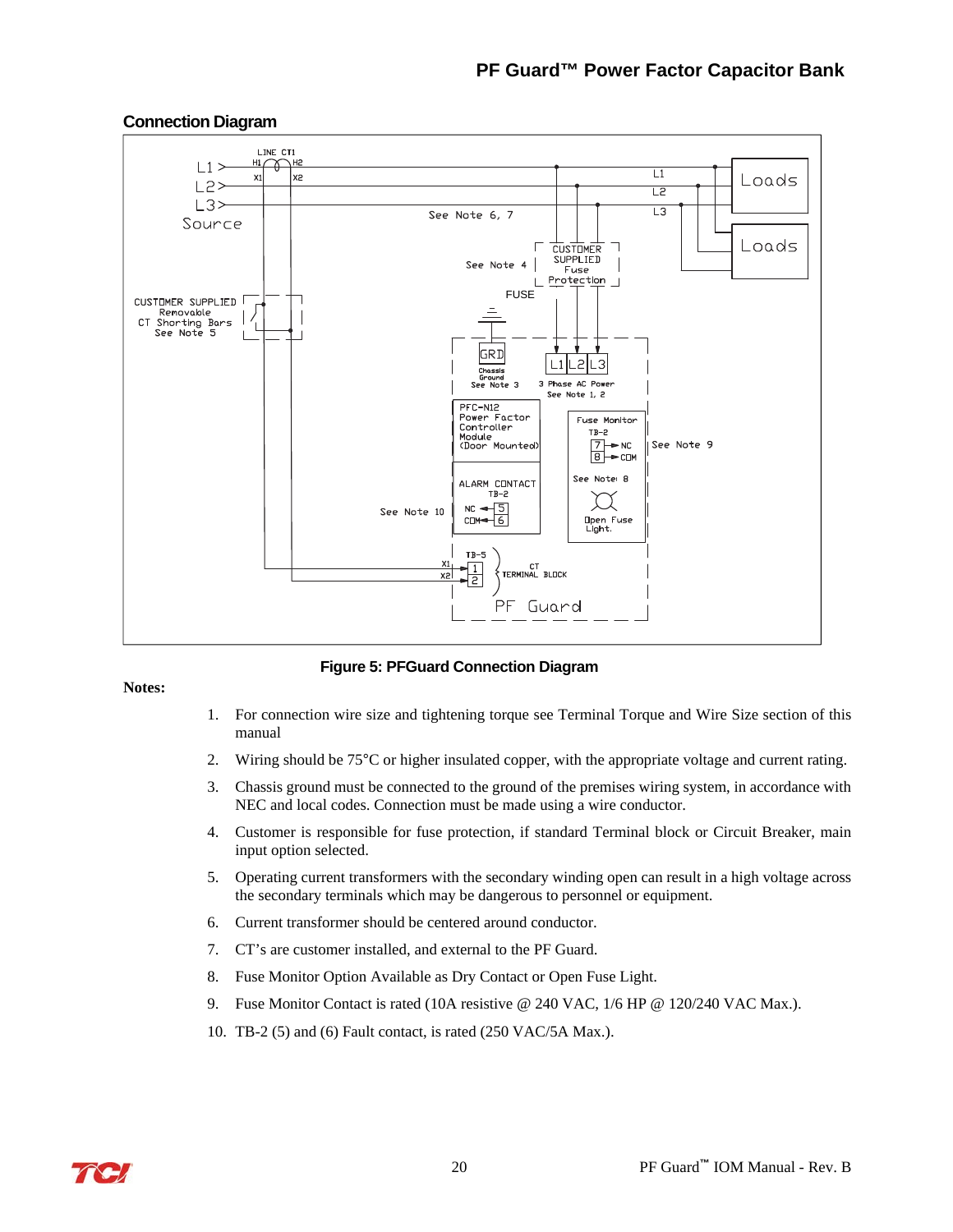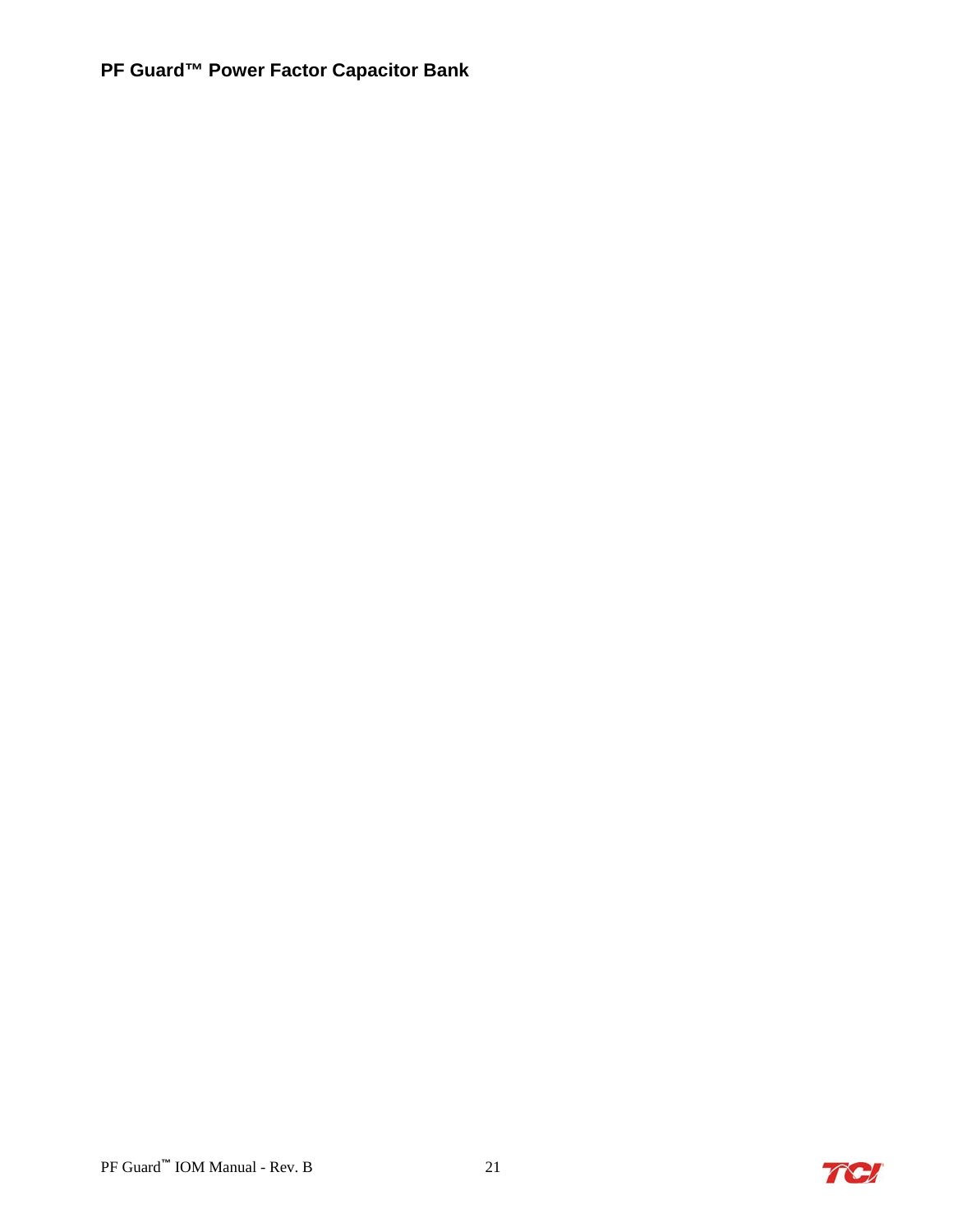# Current Transformer

For accurate sensing of the line power factor it is important that the load sensing current transformers are properly installed.

Please use the Customer Connection Diagram #29874 included with your unit and referenced in the Product Description section of this manual.

#### **Warning** | All electrical installation and maintenance work on the PF Guard should be carried out by qualified electricians only. Failure to follow standard safety procedures may result in death or serious injury. Do not attempt any work on a powered PF Guard. Disconnect all sources of power to the PF Guard before working on the equipment. Check for zero voltage between all phases of the input lines. **Operating current transformers with the secondary winding open can result in a high voltage across the secondary terminals which may be dangerous to personnel or equipment.**

Three phase power wires L1, L2 and L3 must be connected to the PF Guard in positive phase sequence (L1 leads L2, L2 leads L3).

It is necessary for the door mounted PF Guard power factor controller unit to monitor the phase "A" L1 line current at the source where power factor correction is required. The source monitor CT is externally mounted by the end user on their utility source connection.

Please reference Figure 4 - Connection Diagram for CT connections to the PF Guard unit.

The polarity of the CT is important; the "H1" marking on the CT must face the source. The secondary windings of the CT around conductor L1 should connect to TB-5 terminals  $1 \& 2$ . The secondary wire of the CT identified as "X1" must connect to the "X1" terminal of TB-5. Failure to maintain the correct polarity and phasing will cause a controller fault. If this should happen refer to the troubleshooting section.

Note: Units with black "TB-5" terminal blocks are shipped with two position shorting jumpers installed between positions  $1 \& 2$ . This is done for your safety and to prevent equipment damage. The jumpers are installed in the center of the block and can be identified by the gray top. After the load CTs are installed and wired, the CT shorting jumpers must be removed for correct unit operation. They can be removed with a standard flat blade screw driver.

#### **Notes:**

- CT wiring should be 75° C or higher insulated copper, with the appropriate voltage and current rating.
- Operating current transformers with the secondary winding open can result in a high voltage across the secondary terminals which may be dangerous to personnel or equipment.
- The CT should be centered around the conductor.
- Source CT's are customer installed, and external to the PF Guard unit.
- See Table 3 for TCI CT drawing numbers. CT drawing contains CT part numbers available from TCI.
- Review all Pre-Installation and Installation instructions at the beginning of this manual.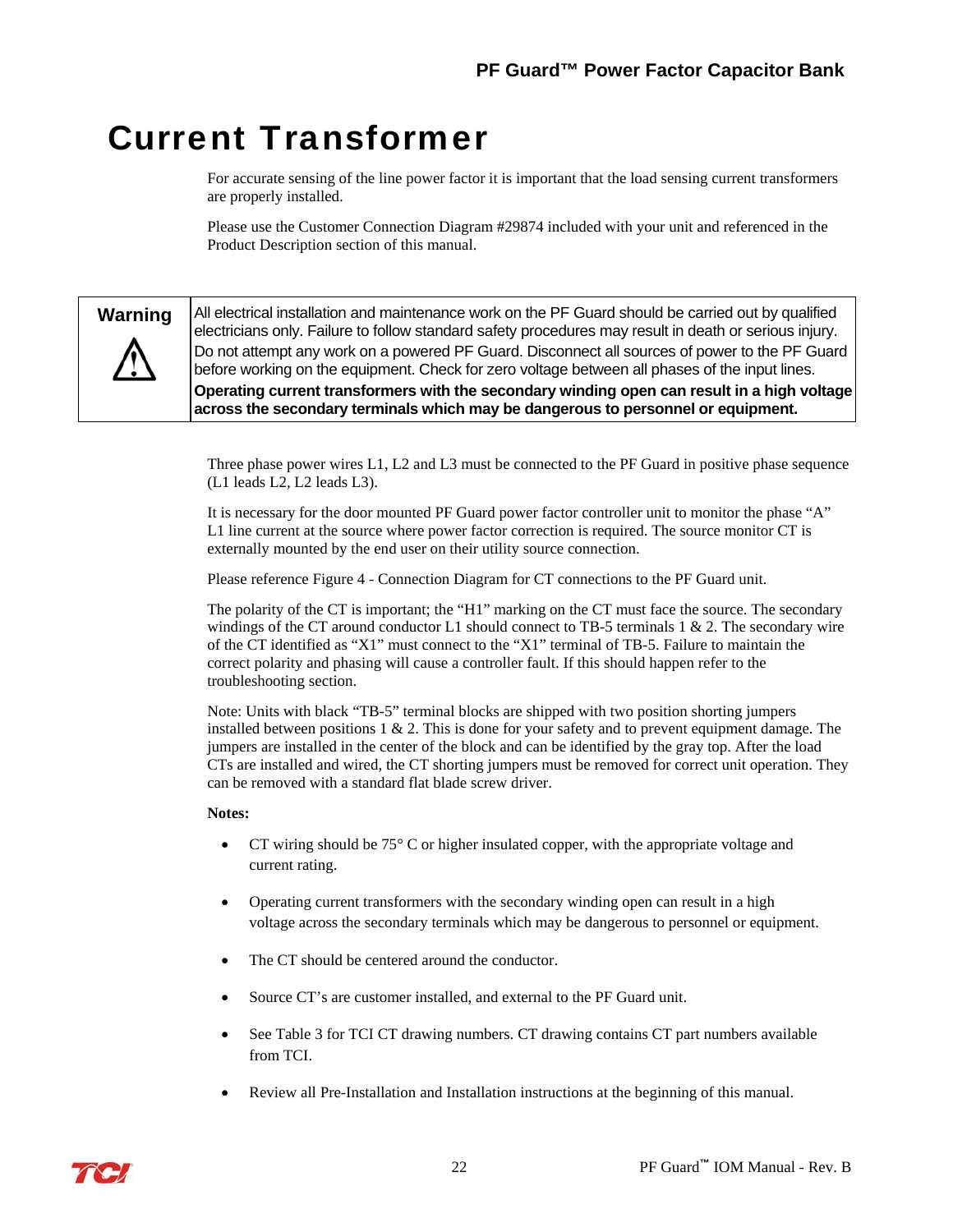# Alarm Contact

The PF Guard controller modules has an alarm contact that can be used to communicate the status of the PF Guard Unit to an external monitoring system such as a PLC.

The alarm contact is closed under normal operation and opens under a system fault or grid failure. The contact is dry/voltage free, normally closed type. Table X list the specification of the alarm contact relay.

| <b>Relay Contact</b>    | ∟ocation             | Contact Rating  |
|-------------------------|----------------------|-----------------|
| Normally Closed Contact | TB-2 Pin 5 and Pin 6 | 250VAC / 5A Max |

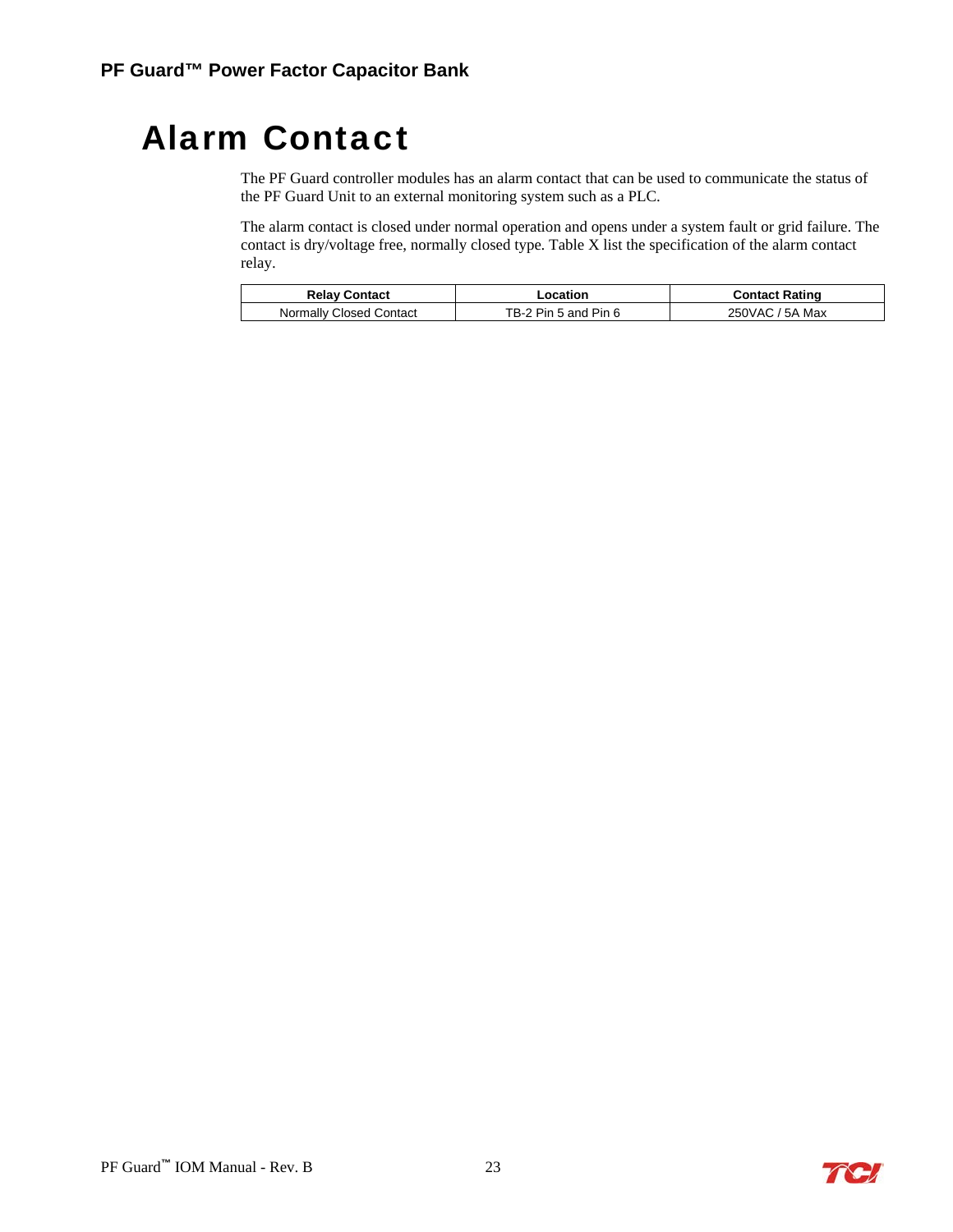# **Options**

## **Fuse Monitor**

The PF Guard Fuse Monitor Option is used in conjunction with the PF Guard Unit to monitor the status of the PF Guard capacitor step fuses. If a blown fuse condition is detected the PF Guard Fuse Monitor Option will energize a SPDT relay contact.

The PF Guard Fuse Monitor can be connected to a programmable digital input available on most modern Programmable Logic Controllers (PLCs) or facility monitoring systems. The Fuse Monitor is available on 480V PF Guard units as a contact only or contact and fuse indicator light option.

| <b>Operating State</b>                          | Input<br>Voltage  | PF Guard<br>Unit                | N.C. Relay Contact<br>$(TB2-7 TB2-8)$ |
|-------------------------------------------------|-------------------|---------------------------------|---------------------------------------|
| No Input Line Voltage                           | Not Present       | $X^*$                           | Closed                                |
| Input Line Voltage has<br><b>Missing Phase</b>  | Phase Loss        | $X^*$                           | Closed                                |
| Input Line Voltage has<br><b>Phase Reversal</b> | Phase<br>Reversal | $X^*$                           | Closed                                |
| PF Guard Unit has<br><b>Blown Step Fuse</b>     | Nominal           | <b>Blown</b><br>step Fuse       | Closed                                |
| PF Guard Fuse Monitor<br>has Blown Fuse         | Nominal           | <b>Blown</b><br>Monitor<br>Fuse | Closed                                |
| Nominal                                         | Nominal           | Fuses OK                        | Open                                  |

**Table 10 – Fuse Monitor Operation Modes and Output Table** 

 $*X =$ don't care condition

| <b>Relay Contact</b>           | <b>Contact Rating</b><br>Location |                          |
|--------------------------------|-----------------------------------|--------------------------|
| <b>Normally Closed Contact</b> | $(TB2-7 TB2-8)$                   | 10A Resistive @ 240 VAC  |
|                                |                                   | $1/6$ HP @ $120/240$ VAC |